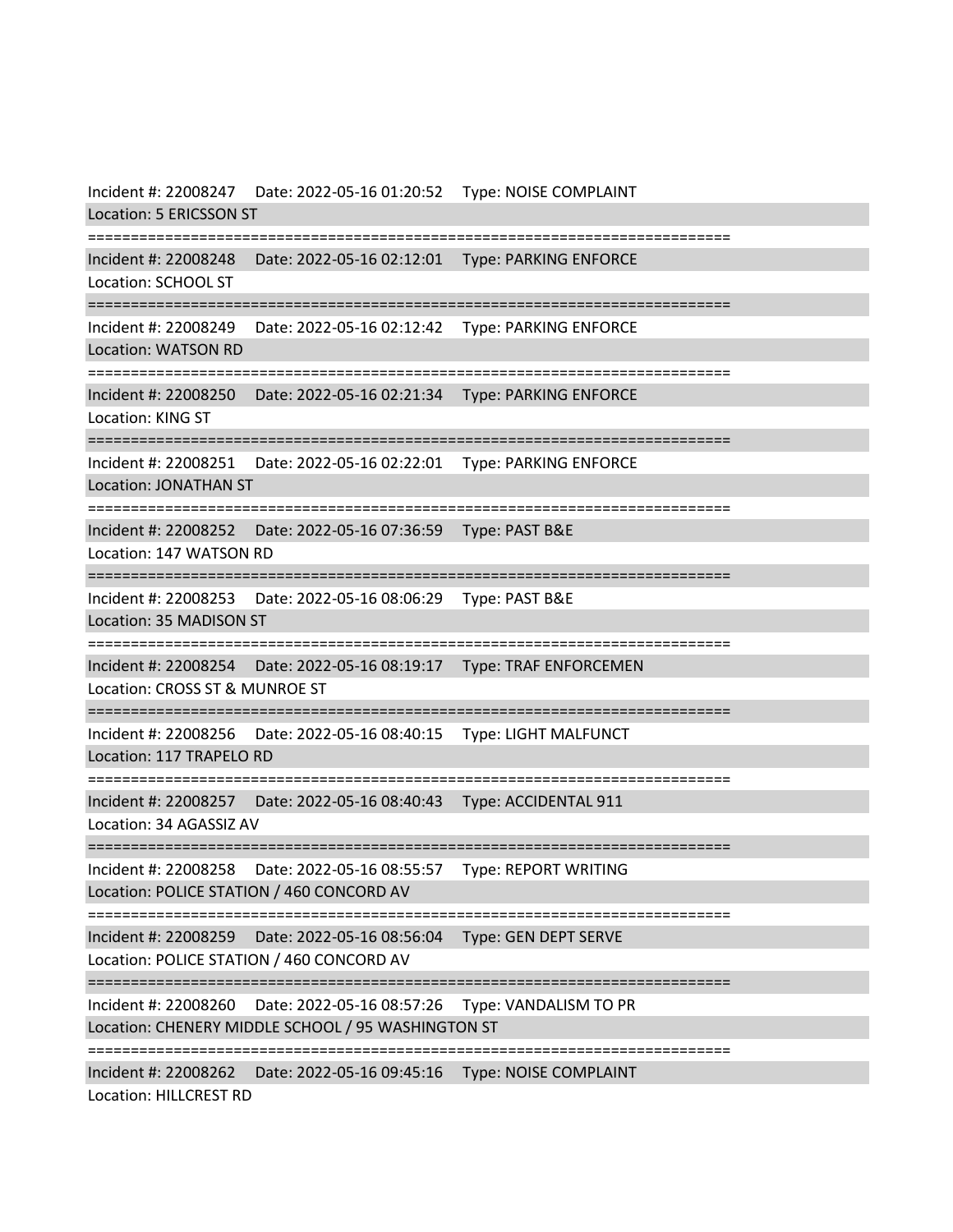=========================================================================== Incident #: 22008263 Date: 2022-05-16 10:05:30 Type: PARKING COMP Location: 14 PARTRIDGE LN =========================================================================== Incident #: 22008264 Date: 2022-05-16 10:08:02 Type: CHECK WELL-BEIN Location: 54 THAYER RD #D4 =========================================================================== Incident #: 22008266 Date: 2022-05-16 10:16:05 Type: GEN DEPT SERVE Location: 1 OUT OF TOWN =========================================================================== Incident #: 22008267 Date: 2022-05-16 10:37:36 Type: PAST B&E Location: 22 ADAMS ST =========================================================================== Incident #: 22008268 Date: 2022-05-16 10:41:33 Type: BURGLAR ALARM Location: 17 BRETTWOOD RD =========================================================================== Incident #: 22008269 Date: 2022-05-16 10:43:48 Type: PARKING COMP Location: NEWTON ST =========================================================================== Incident #: 22008270 Date: 2022-05-16 11:02:01 Type: TRAFFIC STOP Location: UNDERWOOD ST =========================================================================== Incident #: 22008271 Date: 2022-05-16 11:07:53 Type: B&E FOLLOW UP Location: ADAMS ST =========================================================================== Incident #: 22008272 Date: 2022-05-16 11:34:34 Type: OFFICER WANTED Location: HIGH SCHOOL / 221 CONCORD AV ================== Incident #: 22008273 Date: 2022-05-16 11:55:59 Type: REPORT WRITING Location: POLICE STATION / 460 CONCORD AV =========================================================================== Incident #: 22008274 Date: 2022-05-16 12:00:12 Type: REPORT WRITING Location: POLICE STATION / 460 CONCORD AV =========================================================================== Incident #: 22008275 Date: 2022-05-16 12:00:49 Type: INVESTIGATION Location: POLICE STATION / 460 CONCORD AV =========================================================================== Incident #: 22008276 Date: 2022-05-16 12:23:01 Type: SCHOOL CROSSING Location: BRIGHT RD & GALE RD =========================================================================== Incident #: 22008280 Date: 2022-05-16 14:21:57 Type: BURGLAR ALARM Location: 23 FREDERICK ST ===========================================================================

Incident #: 22008281 Date: 2022-05-16 14:33:51 Type: BICYCLE THEFT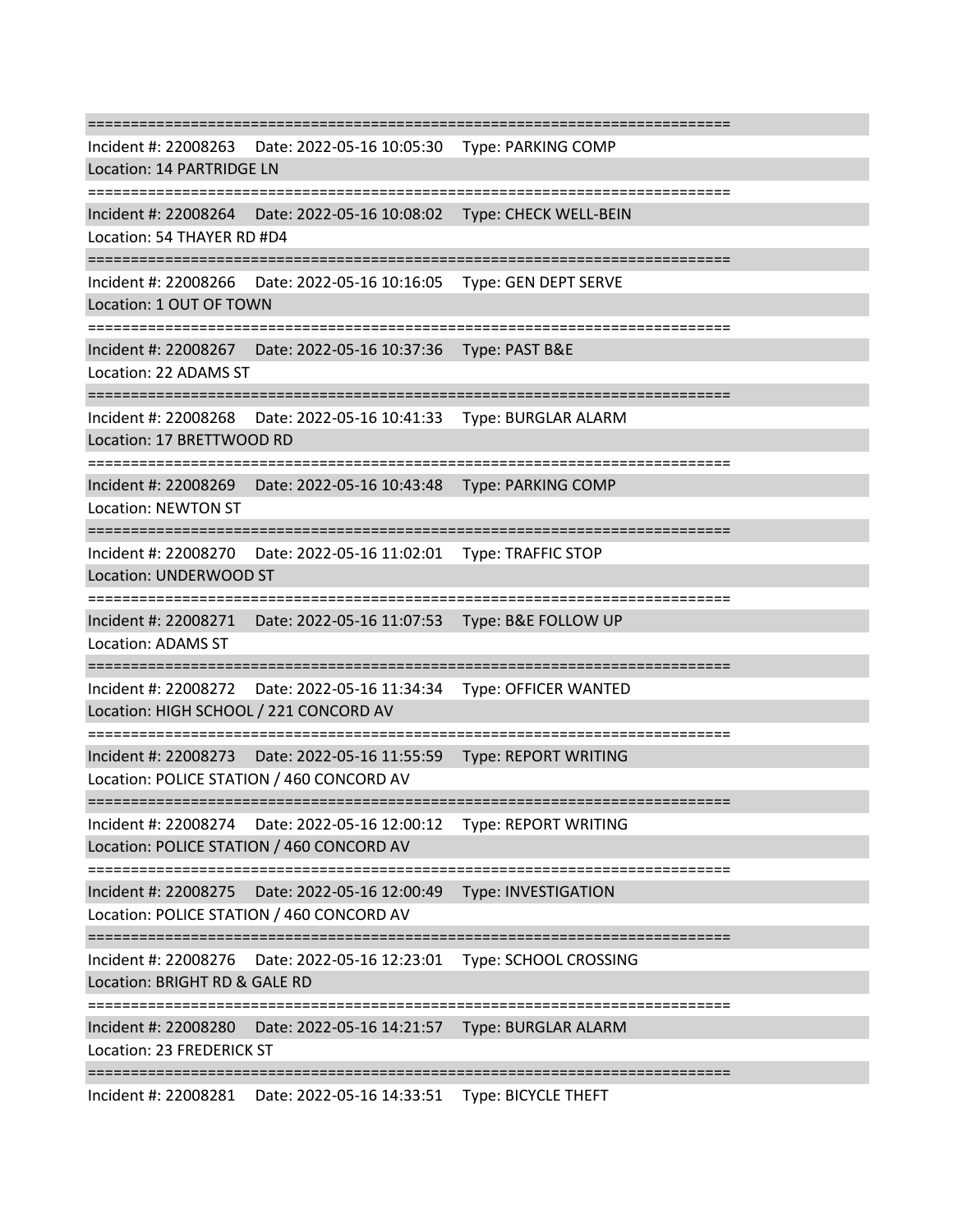Location: BELMONT RINK / 297 CONCORD AV

=========================================================================== Incident #: 22008283 Date: 2022-05-16 14:43:56 Type: SUMMONS SERVICE

Location: 162 WASHINGTON ST

===========================================================================

Incident #: 22008285 Date: 2022-05-16 15:00:22 Type: PARKING COMP

Location: NEWTON ST

===========================================================================

Incident #: 22008286 Date: 2022-05-16 15:00:38 Type: LOST PROPERTY

Location: CUSHING SQUARE AREA / 94 TRAPELO RD

===========================================================================

Incident #: 22008287 Date: 2022-05-16 15:20:33 Type: GEN DEPT SERVE Location: POLICE STATION / 460 CONCORD AV

===========================================================================

Incident #: 22008289 Date: 2022-05-16 15:50:29 Type: TRAF ENFORCEMEN

Location: GROVE ST & HURON AV

===========================================================================

Incident #: 22008291 Date: 2022-05-16 16:15:03 Type: OUT OF TOWN INC

Location: CONCORD TRNPK

===========================================================================

Incident #: 22008290 Date: 2022-05-16 16:16:01 Type: TRAFFIC STOP

Location: GROVE ST & HURON AV

===========================================================================

Incident #: 22008292 Date: 2022-05-16 16:18:14 Type: ACC FOLLOW UP

Location: POLICE STATION / 460 CONCORD AV

===========================================================================

Incident #: 22008293 Date: 2022-05-16 16:20:46 Type: TRAFFIC STOP

Location: GROVE ST & HURON AV

===========================================================================

Incident #: 22008294 Date: 2022-05-16 16:25:54 Type: TRAFFIC STOP

Location: GROVE ST & HURON AV

================================

Incident #: 22008296 Date: 2022-05-16 16:40:03 Type: TRAFFIC STOP

Location: DAVIS RD & TRAPELO RD

===========================================================================

Incident #: 22008297 Date: 2022-05-16 16:50:40 Type: LOST PROPERTY

Location: BELMONT CENTER AREA / 56 LEONARD ST

===========================================================================

Incident #: 22008298 Date: 2022-05-16 16:54:49 Type: TRAF ENFORCEMEN

Location: LEONARD ST

===========================================================================

Incident #: 22008299 Date: 2022-05-16 16:59:08 Type: TRAFFIC STOP

Location: HAWTHORNE ST & TRAPELO RD

===========================================================================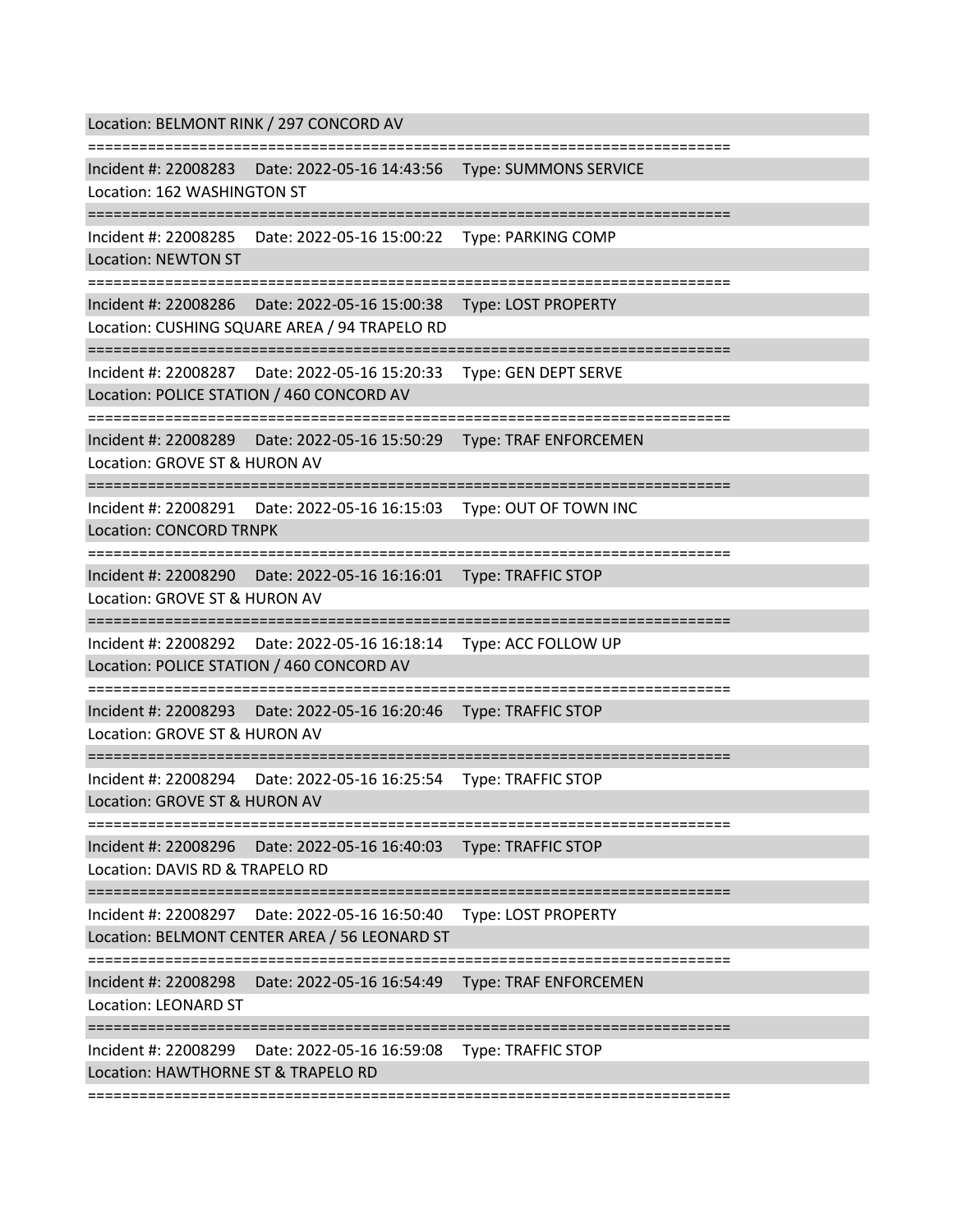|                                                                                                              | Incident #: 22008300 Date: 2022-05-16 17:01:26 Type: TRAFFIC STOP             |                               |
|--------------------------------------------------------------------------------------------------------------|-------------------------------------------------------------------------------|-------------------------------|
| Location: 1 COMMON ST                                                                                        |                                                                               |                               |
|                                                                                                              | Incident #: 22008301   Date: 2022-05-16 17:07:00   Type: SUMMONS SERVICE      |                               |
| Location: 162 WASHINGTON ST                                                                                  |                                                                               |                               |
|                                                                                                              | Incident #: 22008302    Date: 2022-05-16 17:08:23    Type: POWER OUTAGE       | ======================        |
| Location: 7 STABLES WA                                                                                       |                                                                               |                               |
|                                                                                                              |                                                                               | ---------------------         |
|                                                                                                              | Incident #: 22008303    Date: 2022-05-16 17:08:50    Type: MV    OPER COMP    |                               |
| Location: TRAPELO RD                                                                                         |                                                                               |                               |
|                                                                                                              | Incident #: 22008304 Date: 2022-05-16 17:15:49    Type: TRAFFIC STOP          |                               |
| Location: TRAPELO RD & WAVERLEY ST                                                                           |                                                                               |                               |
|                                                                                                              | Incident #: 22008305    Date: 2022-05-16    17:17:16    Type: TRAF ENFORCEMEN | ============================= |
| Location: HAWTHORNE ST & TRAPELO RD                                                                          |                                                                               |                               |
|                                                                                                              |                                                                               | ---------------------         |
|                                                                                                              | Incident #: 22008306    Date: 2022-05-16 17:19:26    Type: TRAFFIC STOP       |                               |
| Location: TRAPELO RD & WAVERLEY ST                                                                           |                                                                               |                               |
|                                                                                                              | Incident #: 22008307    Date: 2022-05-16 17:23:38    Type: TRAFFIC STOP       |                               |
| Location: TRAPELO RD & WAVERLEY ST                                                                           |                                                                               |                               |
|                                                                                                              |                                                                               |                               |
| Location: SYCAMORE ST & WHITE ST                                                                             | Incident #: 22008308    Date: 2022-05-16 17:28:02    Type: TRAF ENFORCEMEN    |                               |
| ---------------------                                                                                        |                                                                               |                               |
|                                                                                                              | Incident #: 22008309    Date: 2022-05-16 17:38:03    Type: ASSIST OTHER PD    |                               |
| <b>Location: SYCAMORE ST</b>                                                                                 |                                                                               |                               |
|                                                                                                              | Incident #: 22008310    Date: 2022-05-16 17:48:05    Type: TRAF ASSIGNMENT    |                               |
|                                                                                                              | Location: BELMONT CENTER AREA / 56 LEONARD ST                                 |                               |
|                                                                                                              |                                                                               |                               |
| Location: 292 LAKE ST                                                                                        | Incident #: 22008312    Date: 2022-05-16 17:59:44    Type: SUSP    ACTIVITY   |                               |
|                                                                                                              | =========================                                                     | ----------------------        |
| Incident #: 22008314                                                                                         | Date: 2022-05-16 18:47:11    Type: BURGLAR ALARM                              |                               |
| Location: 40 PRINCE ST                                                                                       |                                                                               |                               |
| ----------------------------------                                                                           |                                                                               | ---------------------         |
| Incident #: 22008315    Date: 2022-05-16 18:47:23    Type: OFFICER WANTED<br>Location: 115 MILL ST #APPLETON |                                                                               |                               |
|                                                                                                              |                                                                               |                               |
| Location: POLICE STATION / 460 CONCORD AV                                                                    | Incident #: 22008317    Date: 2022-05-16    18:51:30    Type: REPORT WRITING  |                               |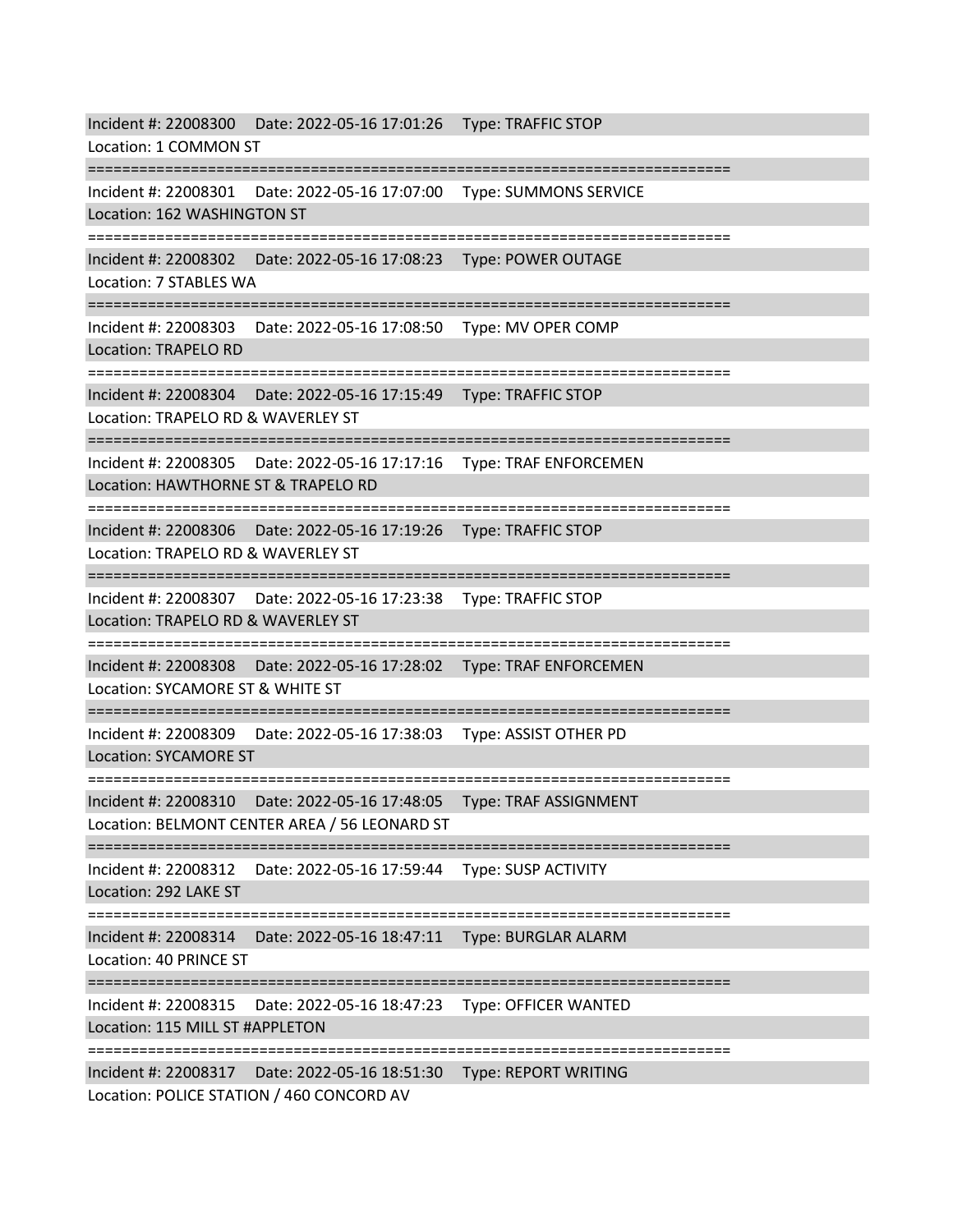=========================================================================== Incident #: 22008319 Date: 2022-05-16 19:14:51 Type: PARKING COMP Location: BELMONT ST & MARLBORO ST =========================================================================== Incident #: 22008321 Date: 2022-05-16 19:58:26 Type: BURGLAR ALARM Location: 27 WAVERLEY TE =========================================================================== Incident #: 22008324 Date: 2022-05-16 20:42:41 Type: OFFICER WANTED Location: 31 BEECH ST =========================================================================== Incident #: 22008325 Date: 2022-05-16 20:43:56 Type: BURGLAR ALARM Location: COMELLAS / 43 LEONARD ST =========================================================================== Incident #: 22008326 Date: 2022-05-16 21:18:47 Type: GROUP DRINKING Location: CHENERY MIDDLE SCHOOL / 95 WASHINGTON ST =========================================================================== Incident #: 22008333 Date: 2022-05-17 01:42:05 Type: BUILDING CHECK Location: 47 MARSH ST =========================================================================== Incident #: 22008334 Date: 2022-05-17 02:07:36 Type: PARKING ENFORCE Location: SHERMAN ST =========================================================================== Incident #: 22008335 Date: 2022-05-17 02:17:45 Type: PARKING ENFORCE Location: JONATHAN ST =========================================================================== Incident #: 22008336 Date: 2022-05-17 02:18:35 Type: PARKING ENFORCE Location: KING ST =========================================================================== Incident #: 22008338 Date: 2022-05-17 03:07:07 Type: PARKING ENFORCE Location: WATSON RD =========================================================================== Incident #: 22008339 Date: 2022-05-17 03:33:48 Type: GEN INFO BRDCST Location: 1 OUT OF TOWN =========================================================================== Incident #: 22008340 Date: 2022-05-17 03:34:07 Type: OFFICER WANTED Location: 5 CLARK LN =========================================================================== Incident #: 22008341 Date: 2022-05-17 04:10:29 Type: BURGLAR ALARM Location: BELMONT PUBLIC LIBRARY / 336 CONCORD AV =========================================================================== Incident #: 22008346 Date: 2022-05-17 05:26:09 Type: TRAFFIC STOP Location: OLMSTED DR & PLEASANT ST =========================================================================== Incident #: 22008347 Date: 2022-05-17 06:16:21 Type: PARKING COMP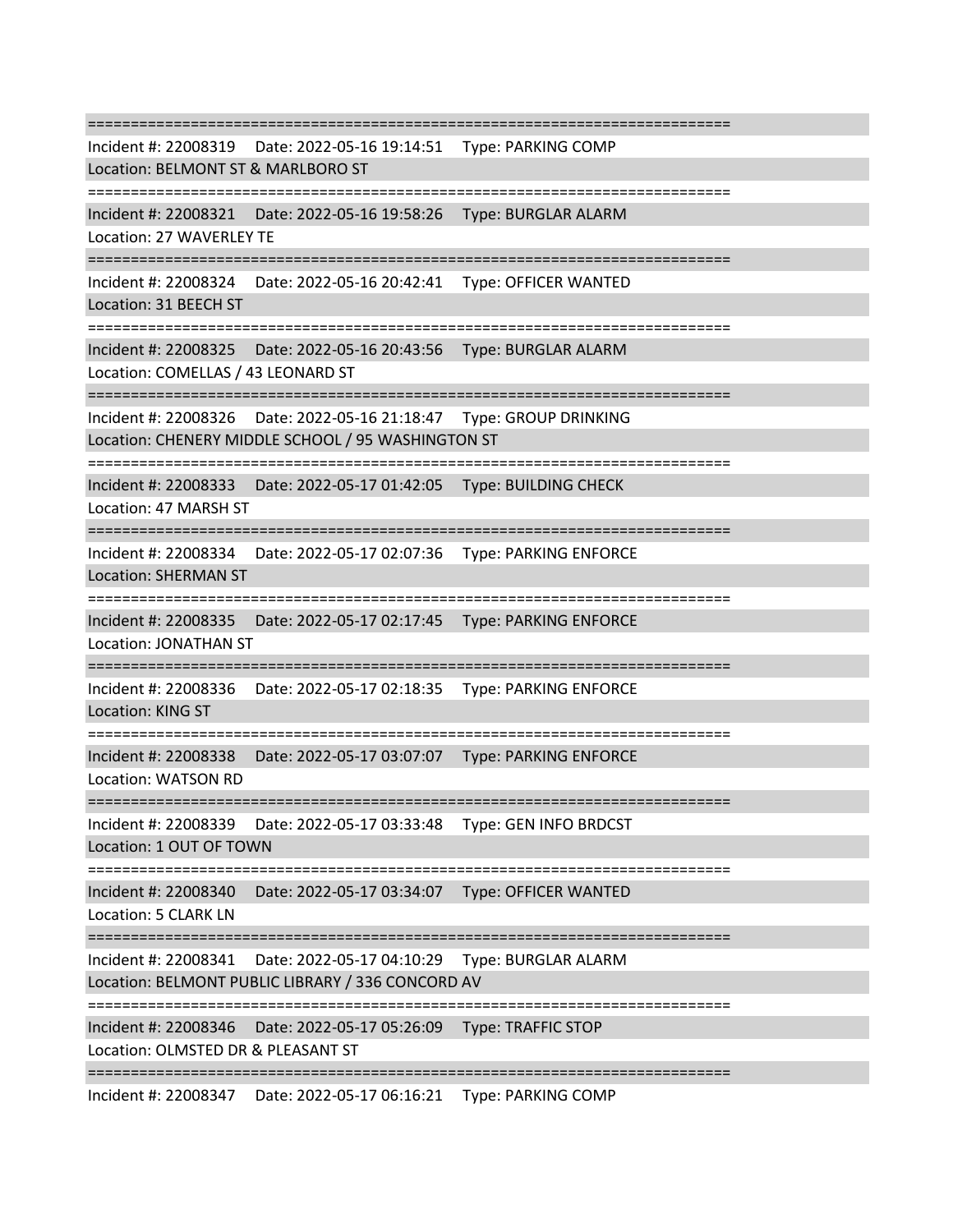Location: 78 WALNUT ST

=========================================================================== Incident #: 22008350 Date: 2022-05-17 08:07:53 Type: MV ACCIDENT Location: BRIGHTON ST & HURLEY ST =========================================================================== Incident #: 22008351 Date: 2022-05-17 08:13:40 Type: TREE/LIMB DOWN Location: COMMON ST & WAVERLEY ST =========================================================================== Incident #: 22008352 Date: 2022-05-17 08:24:12 Type: DISABLED M/V Location: BEECH ST & TRAPELO RD =========================================================================== Incident #: 22008353 Date: 2022-05-17 08:26:00 Type: ACCIDENTAL 911 Location: BELMONT HILL SCHOOL CAMPUS / 350 PROSPECT ST =========================================================================== Incident #: 22008354 Date: 2022-05-17 08:27:06 Type: SUSP PERS-PAST Location: FAIRVIEW AV & NEWTON ST =========================================================================== Incident #: 22008355 Date: 2022-05-17 08:36:43 Type: GEN DEPT SERVE Location: HIGHWAY YARD / 37 C ST =========================================================================== Incident #: 22008356 Date: 2022-05-17 08:41:29 Type: ACCIDENTAL 911 Location: 3 VAN NESS RD =========================================================================== Incident #: 22008357 Date: 2022-05-17 08:54:29 Type: SUSP M/V IN ARE Location: 44 CHOATE RD =========================================================================== Incident #: 22008358 Date: 2022-05-17 09:00:47 Type: GEN DEPT SERVE Location: POLICE STATION / 460 CONCORD AV =========================================================================== Incident #: 22008359 Date: 2022-05-17 09:16:06 Type: GEN DEPT SERVE Location: 1 OUT OF TOWN =========================================================================== Incident #: 22008360 Date: 2022-05-17 09:32:23 Type: UNWANTED PERSON Location: SOPHIAS GREEK PANTRY / 265 BELMONT ST =========================================================================== Incident #: 22008361 Date: 2022-05-17 09:56:55 Type: OUT OF TOWN INC Location: 1 OUT OF TOWN =========================================================================== Incident #: 22008362 Date: 2022-05-17 10:03:05 Type: PARKING ENFORCE Location: BELMONT ST & NEWTON ST =========================================================================== Incident #: 22008363 Date: 2022-05-17 10:06:13 Type: BURGLAR ALARM Location: 300 LAKE ST ===========================================================================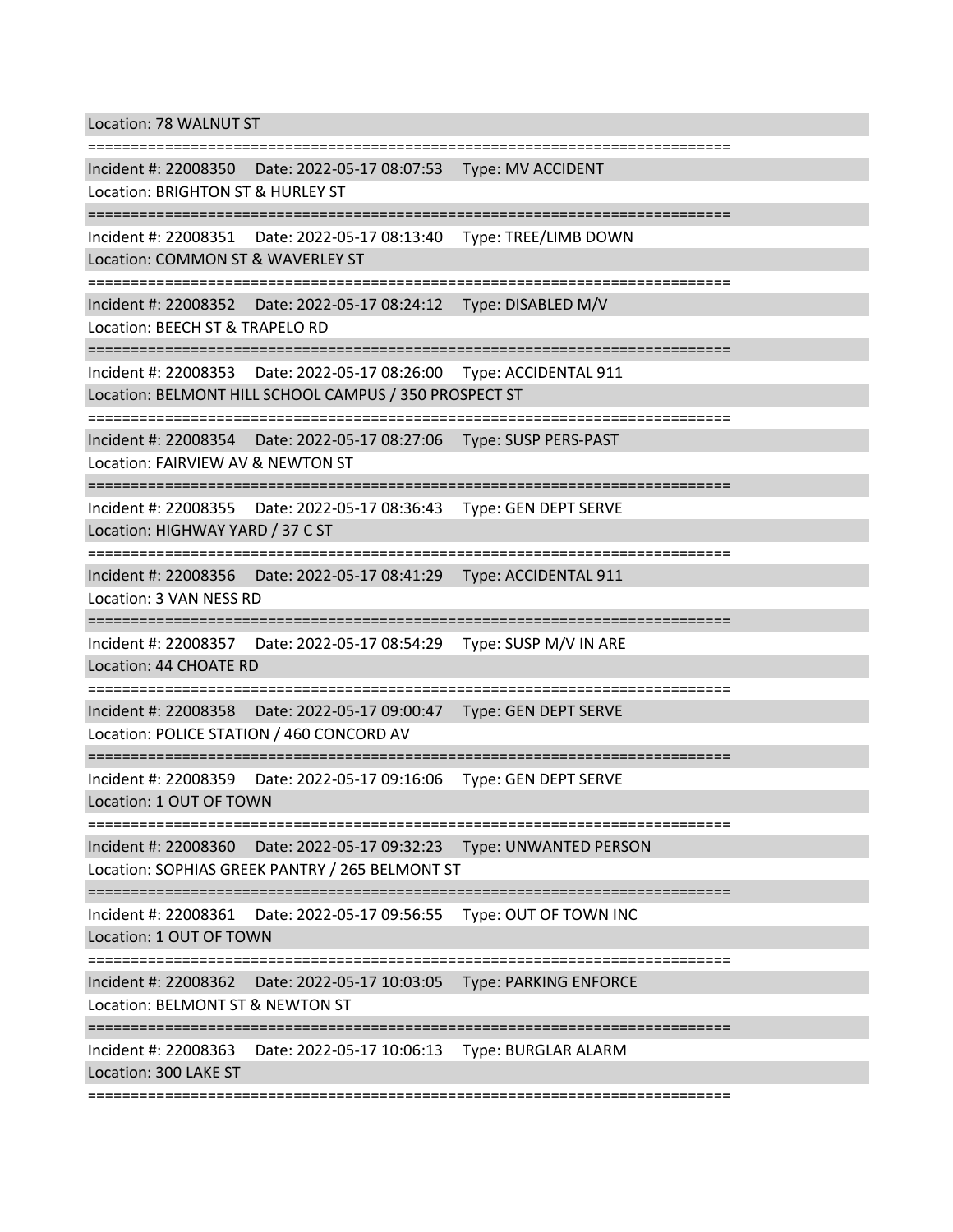Incident #: 22008364 Date: 2022-05-17 10:59:15 Type: TRAFFIC F/U Location: BRIGHTON ST & HITTINGER ST =========================================================================== Incident #: 22008365 Date: 2022-05-17 11:06:04 Type: GEN DEPT SERVE Location: POLICE STATION / 460 CONCORD AV =========================================================================== Incident #: 22008366 Date: 2022-05-17 11:23:24 Type: REPORT WRITING Location: POLICE STATION / 460 CONCORD AV =========================================================================== Incident #: 22008367 Date: 2022-05-17 11:26:00 Type: GEN DEPT SERVE Location: POLICE STATION / 460 CONCORD AV =========================================================================== Incident #: 22008368 Date: 2022-05-17 11:26:51 Type: OUT OF TOWN INC Location: 1 TOWN OF ARLINGTON =========================================================================== Incident #: 22008369 Date: 2022-05-17 11:33:49 Type: TREE/LIMB DOWN Location: 290 PAYSON RD =========================================================================== Incident #: 22008370 Date: 2022-05-17 11:38:04 Type: GEN DEPT SERVE Location: POLICE STATION / 460 CONCORD AV =========================================================================== Incident #: 22008372 Date: 2022-05-17 11:40:40 Type: BURGLAR ALARM Location: PREMISE - 93 BIRCH HILL RD / 93 BIRCH HILL RD =========================================================================== Incident #: 22008373 Date: 2022-05-17 11:42:35 Type: PAST H+R ACC Location: HIGH SCHOOL / 221 CONCORD AV =========================================================================== Incident #: 22008374 Date: 2022-05-17 11:45:10 Type: SUSP PERS IN AR Location: KENMORE RD & PROSPECT ST =========================================================================== Incident #: 22008378 Date: 2022-05-17 12:42:51 Type: BURGLAR ALARM Location: 48 VILLAGE HILL RD =========================================================================== Incident #: 22008380 Date: 2022-05-17 13:31:47 Type: CONFUSED PERSON Location: 60 GLENDALE RD =========================================================================== Incident #: 22008382 Date: 2022-05-17 14:51:29 Type: TRAF ENFORCEMEN Location: BROAD ST & CROSS ST =========================================================================== Incident #: 22008383 Date: 2022-05-17 14:51:55 Type: TRAF ENFORCEMEN Location: HAWTHORNE ST & TRAPELO RD =========================================================================== Incident #: 22008384 Date: 2022-05-17 14:55:15 Type: PARKING COMP Location: NEWTON ST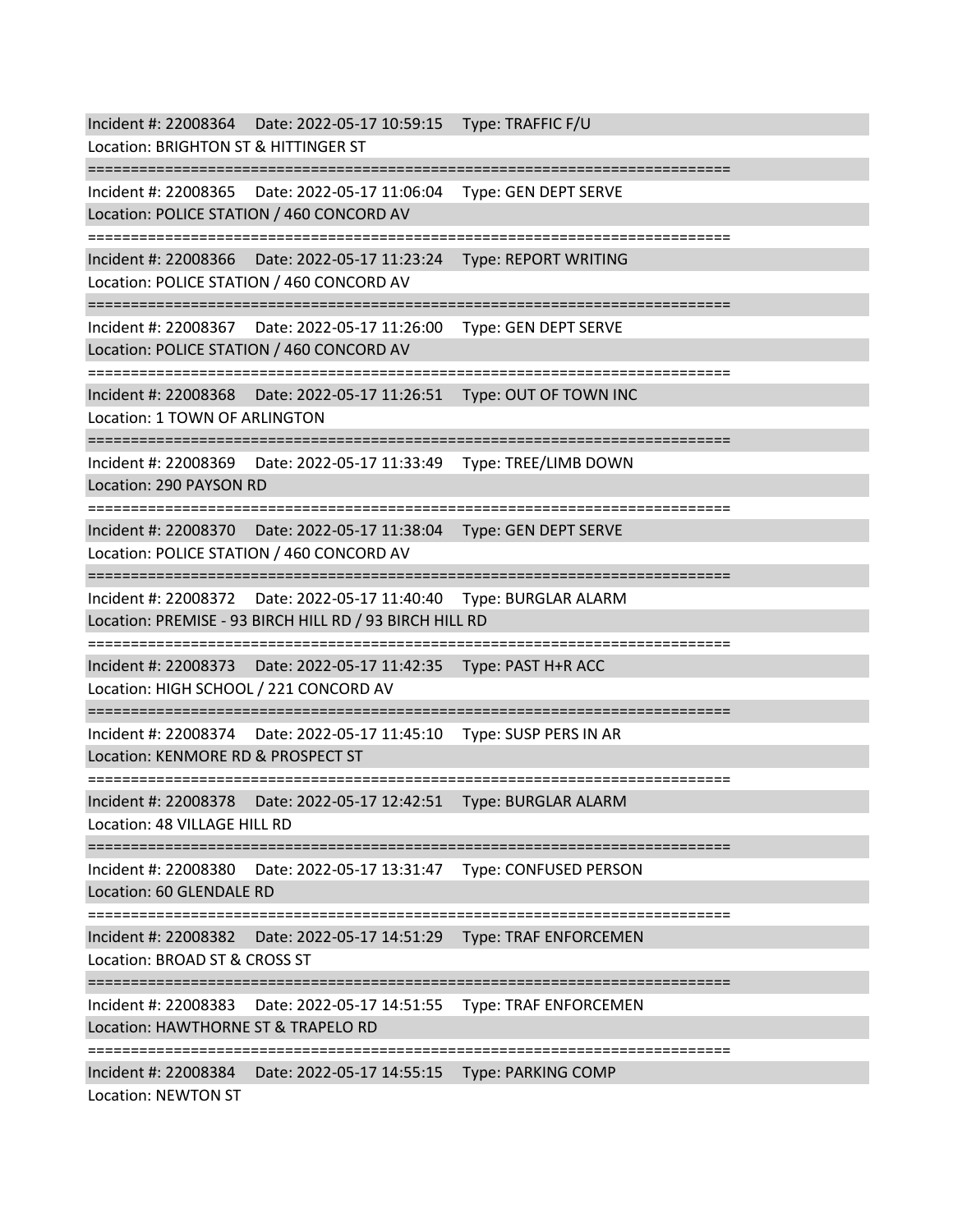=========================================================================== Incident #: 22008385 Date: 2022-05-17 15:03:58 Type: BUILDING CHECK Location: 23 ADAMS ST =========================================================================== Incident #: 22008386 Date: 2022-05-17 15:05:00 Type: NEIGHBOR DISPUT Location: 41 WAVERLEY ST =========================================================================== Incident #: 22008388 Date: 2022-05-17 15:24:17 Type: H+R JUST OCCUR Location: BRIGHTON ST & LARCH CI =========================================================================== Incident #: 22008392 Date: 2022-05-17 15:59:55 Type: OFFICER WANTED Location: POLICE STATION / 460 CONCORD AV =========================================================================== Incident #: 22008393 Date: 2022-05-17 16:33:24 Type: TRAF ENFORCEMEN Location: GROVE ST ======================== Incident #: 22008394 Date: 2022-05-17 16:35:49 Type: B&E FOLLOW UP Location: 35 MADISON ST =========================================================================== Incident #: 22008395 Date: 2022-05-17 16:37:31 Type: TRAF ENFORCEMEN Location: BROAD ST & CROSS ST =========================================================================== Incident #: 22008396 Date: 2022-05-17 16:48:23 Type: TRAFFIC STOP Location: CHOATE RD & GROVE ST =========================================================================== Incident #: 22008397 Date: 2022-05-17 17:46:03 Type: SUSP PERS IN AR Location: 166 GODEN ST =========================================================================== Incident #: 22008398 Date: 2022-05-17 17:53:44 Type: TRAFFIC STOP Location: GILBERT RD & TRAPELO RD =========================================================================== Incident #: 22008399 Date: 2022-05-17 17:59:04 Type: MISSING PERSON Location: 31 BEECH ST =========================================================================== Incident #: 22008400 Date: 2022-05-17 18:30:56 Type: SUSP PERS IN AR Location: CVS / 264 TRAPELO RD =========================================================================== Incident #: 22008402 Date: 2022-05-17 18:42:26 Type: TREE/LIMB DOWN Location: 36 STULTS RD =========================================================================== Incident #: 22008403 Date: 2022-05-17 18:45:48 Type: REPORT WRITING Location: POLICE STATION / 460 CONCORD AV =========================================================================== Incident #: 22008404 Date: 2022-05-17 18:48:39 Type: GEN DEPT SERVE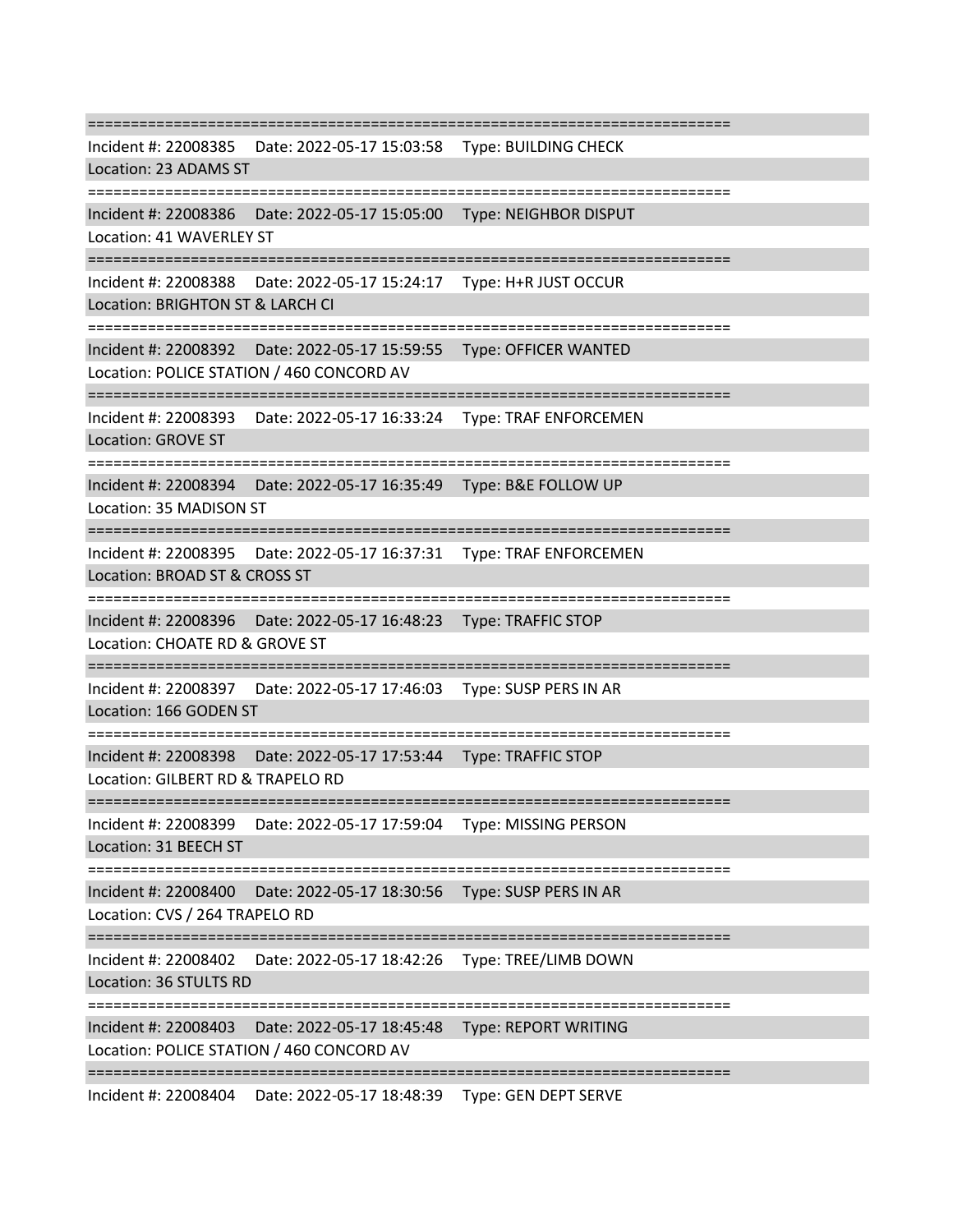Location: POLICE STATION / 460 CONCORD AV =========================================================================== Incident #: 22008405 Date: 2022-05-17 18:51:14 Type: TRAF ENFORCEMEN Location: TRAPELO RD & WILLISTON RD =========================================================================== Incident #: 22008406 Date: 2022-05-17 19:08:12 Type: TRAFFIC STOP Location: POPLAR ST & TRAPELO RD =========================================================================== Incident #: 22008407 Date: 2022-05-17 19:21:17 Type: GEN DEPT SERVE Location: POLICE STATION / 460 CONCORD AV =========================================================================== Incident #: 22008408 Date: 2022-05-17 19:29:43 Type: CONFUSED PERSON Location: 35 ELIZABETH RD =========================================================================== Incident #: 22008409 Date: 2022-05-17 20:13:46 Type: UNWANTED PERSON Location: 292 LAKE ST =========================================================================== Incident #: 22008410 Date: 2022-05-17 20:20:28 Type: SUSP PERS IN AR Location: WELLESLEY RD =========================================================================== Incident #: 22008411 Date: 2022-05-17 20:42:23 Type: TRAFFIC STOP Location: PLEASANT ST =========================================================================== Incident #: 22008412 Date: 2022-05-17 20:58:22 Type: DISABLED M/V Location: CROSS ST & LAKE ST =========================================================================== Incident #: 22008414 Date: 2022-05-17 21:46:54 Type: GEN DEPT SERVE Location: POLICE STATION / 460 CONCORD AV =========================================================================== Incident #: 22008415 Date: 2022-05-17 21:47:01 Type: REPORT WRITING Location: POLICE STATION / 460 CONCORD AV =========================================================================== Incident #: 22008416 Date: 2022-05-17 21:54:08 Type: CHECK WELL-BEIN Location: 87 BEECH ST FL 1 =========================================================================== Incident #: 22008418 Date: 2022-05-17 22:14:03 Type: ACC FOLLOW UP Location: BRIGHTON ST & PLEASANT ST =========================================================================== Incident #: 22008419 Date: 2022-05-17 22:16:11 Type: TRAFFIC STOP Location: AGASSIZ ST & TRAPELO RD =========================================================================== Incident #: 22008424 Date: 2022-05-18 01:10:27 Type: PARKING ENFORCE Location: ASH ST ===========================================================================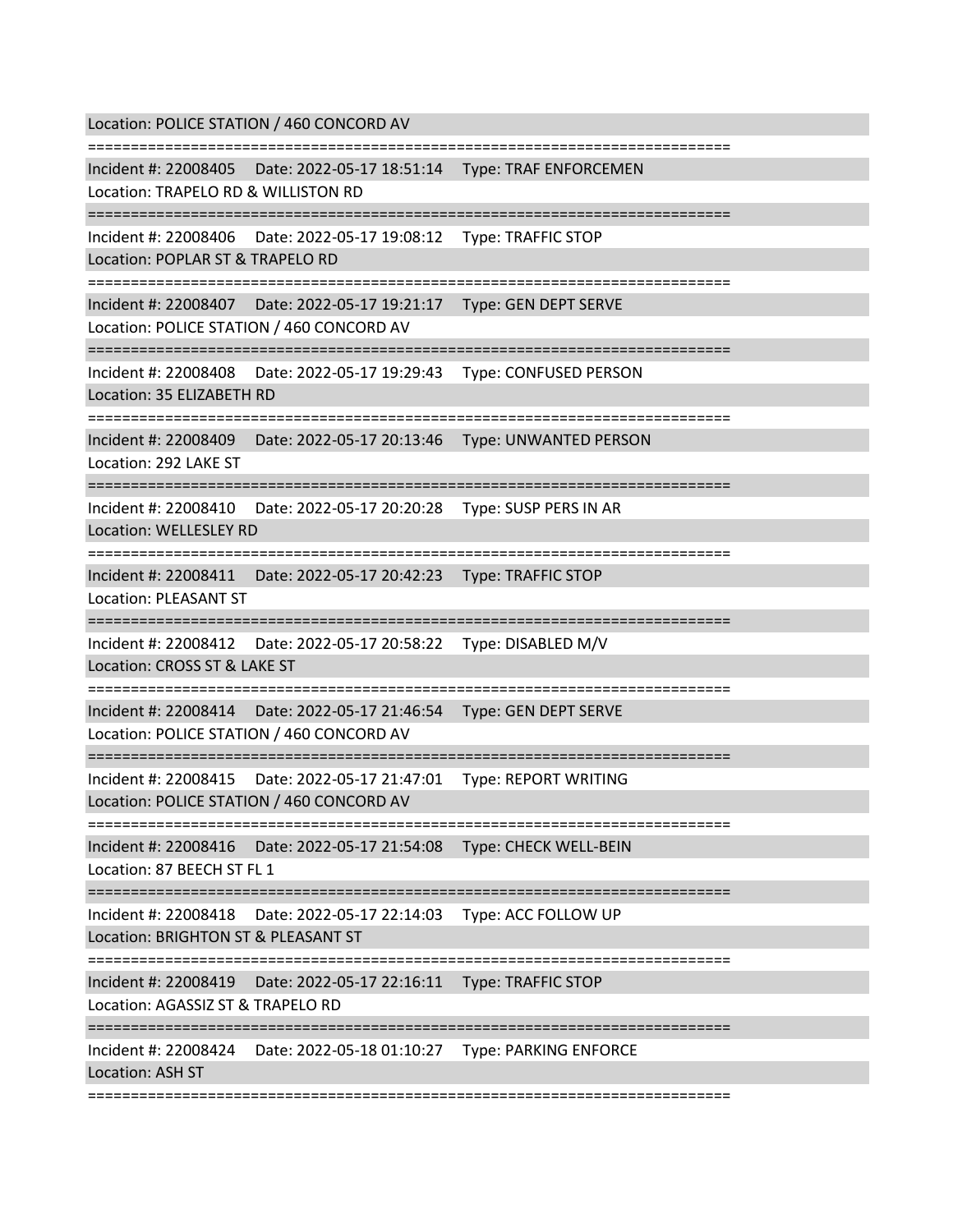Incident #: 22008425 Date: 2022-05-18 01:17:01 Type: PARKING ENFORCE Location: BOW RD =========================================================================== Incident #: 22008426 Date: 2022-05-18 01:23:05 Type: PARKING ENFORCE Location: ANIS RD =========================================================================== Incident #: 22008427 Date: 2022-05-18 01:33:33 Type: PARKING ENFORCE Location: JONATHAN ST =========================================================================== Incident #: 22008429 Date: 2022-05-18 02:20:08 Type: PARKING ENFORCE Location: LINCOLN ST =========================================================================== Incident #: 22008430 Date: 2022-05-18 02:32:26 Type: PARKING ENFORCE Location: KING ST =========================================================================== Incident #: 22008431 Date: 2022-05-18 02:33:22 Type: PARKING ENFORCE Location: ASH ST =========================================================================== Incident #: 22008433 Date: 2022-05-18 02:34:31 Type: PARKING ENFORCE Location: BARTLETT AV =========================================================================== Incident #: 22008432 Date: 2022-05-18 02:34:57 Type: PARKING ENFORCE Location: RICHARDSON RD =========================================================================== Incident #: 22008434 Date: 2022-05-18 02:35:25 Type: PARKING ENFORCE Location: TEMPLE ST =========================================================================== Incident #: 22008437 Date: 2022-05-18 06:22:13 Type: M/V BLOCKING Location: SHERMAN ST =========================================================================== Incident #: 22008439 Date: 2022-05-18 06:33:12 Type: RECOVERED PLAT Location: 40 CLYDE ST =========================================================================== Incident #: 22008440 Date: 2022-05-18 07:04:04 Type: BURGLAR ALARM Location: WELLINGTON SCHOOL BUILDING / 121 ORCHARD ST =========================================================================== Incident #: 22008441 Date: 2022-05-18 07:05:03 Type: ANIMAL LOOSE Location: DEAN ST & SHERMAN ST =========================================================================== Incident #: 22008442 Date: 2022-05-18 07:53:07 Type: SCHOOL CROSSING Location: OAKLEY RD & WASHINGTON ST =========================================================================== Incident #: 22008443 Date: 2022-05-18 07:54:46 Type: BURGLAR ALARM Location: 39 HILLSIDE TE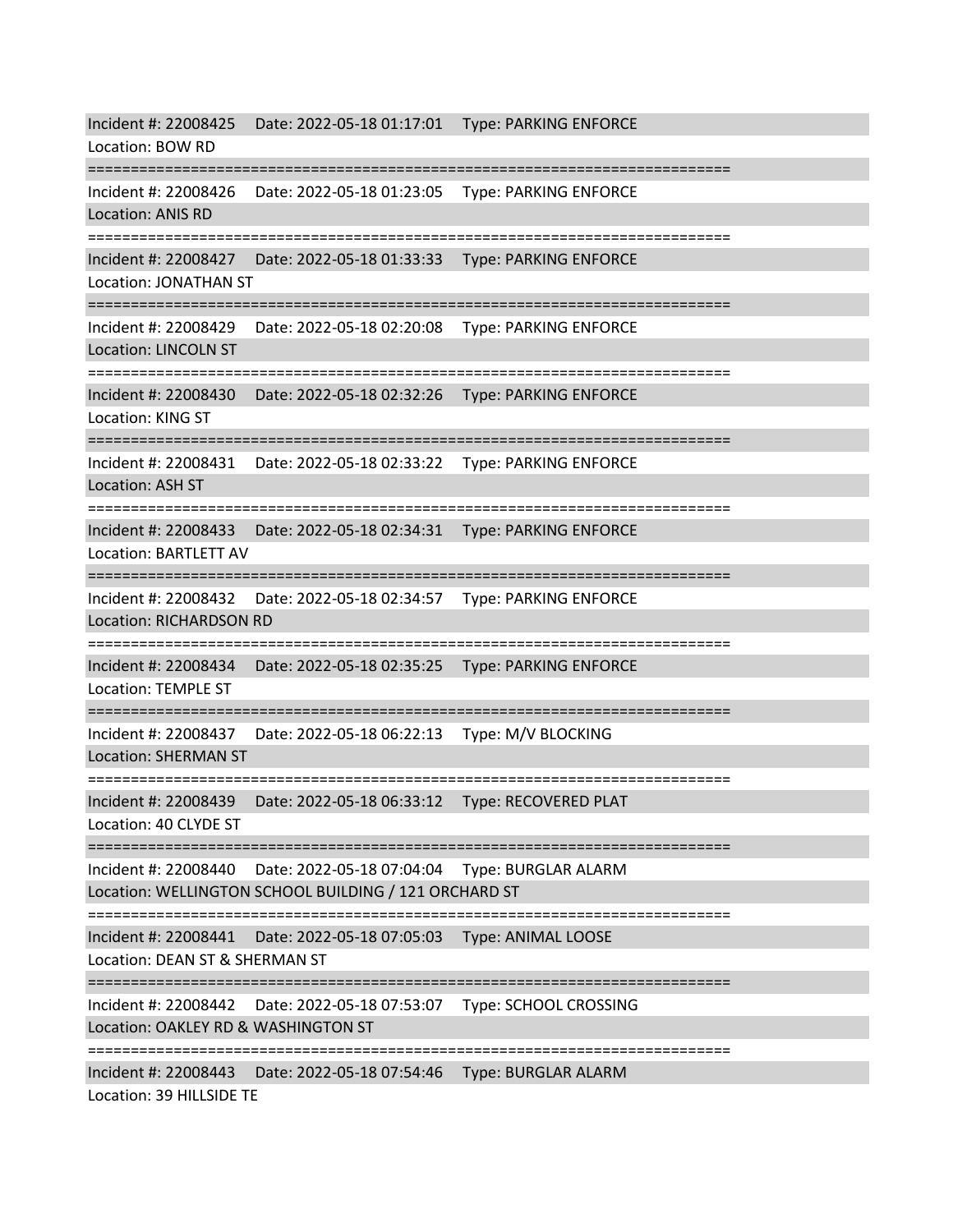=========================================================================== Incident #: 22008444 Date: 2022-05-18 08:12:55 Type: REPORT WRITING Location: 460 CONCORD AV =========================================================================== Incident #: 22008445 Date: 2022-05-18 08:26:36 Type: M/V BLOCKING Location: 113 SYCAMORE ST =========================================================================== Incident #: 22008447 Date: 2022-05-18 09:10:59 Type: ILLEGAL DUMPING Location: 90 BRIGHTON ST =========================================================================== Incident #: 22008448 Date: 2022-05-18 09:14:01 Type: PARKING COMP Location: CROSS ST & LAKE ST =========================================================================== Incident #: 22008449 Date: 2022-05-18 09:14:23 Type: DEPRESSION IN R Location: PRENTISS LN & PROSPECT ST =========================================================================== Incident #: 22008451 Date: 2022-05-18 09:49:59 Type: 911 HANG UP Location: GARRISON RD & LAKE ST =========================================================================== Incident #: 22008453 Date: 2022-05-18 10:03:52 Type: FRAUD/DEFRAUD Location: 29 HAWTHORNE ST =========================================================================== Incident #: 22008454 Date: 2022-05-18 10:12:32 Type: FOUND PERSON Location: 31 BEECH ST =========================================================================== Incident #: 22008455 Date: 2022-05-18 10:13:16 Type: ASSIST TOWN AGN Location: SHARPE RD =========================================================================== Incident #: 22008456 Date: 2022-05-18 10:26:35 Type: GEN DEPT SERVE Location: POLICE STATION / 460 CONCORD AV =========================================================================== Incident #: 22008458 Date: 2022-05-18 10:51:20 Type: 911 HANG UP Location: CHASE BANK / 7 CHANNING RD =========================================================================== Incident #: 22008459 Date: 2022-05-18 11:00:20 Type: FUNERAL DUTY Location: ST LUKES CHURCH / 132 LEXINGTON ST =========================================================================== Incident #: 22008460 Date: 2022-05-18 11:48:16 Type: BOMB THREAT Location: LEARNING ZONE / 279 BELMONT ST =========================================================================== Incident #: 22008463 Date: 2022-05-18 12:21:46 Type: BURGLAR ALARM Location: 89 DEAN ST =========================================================================== Incident #: 22008465 Date: 2022-05-18 13:02:26 Type: SUSP ACTIVITY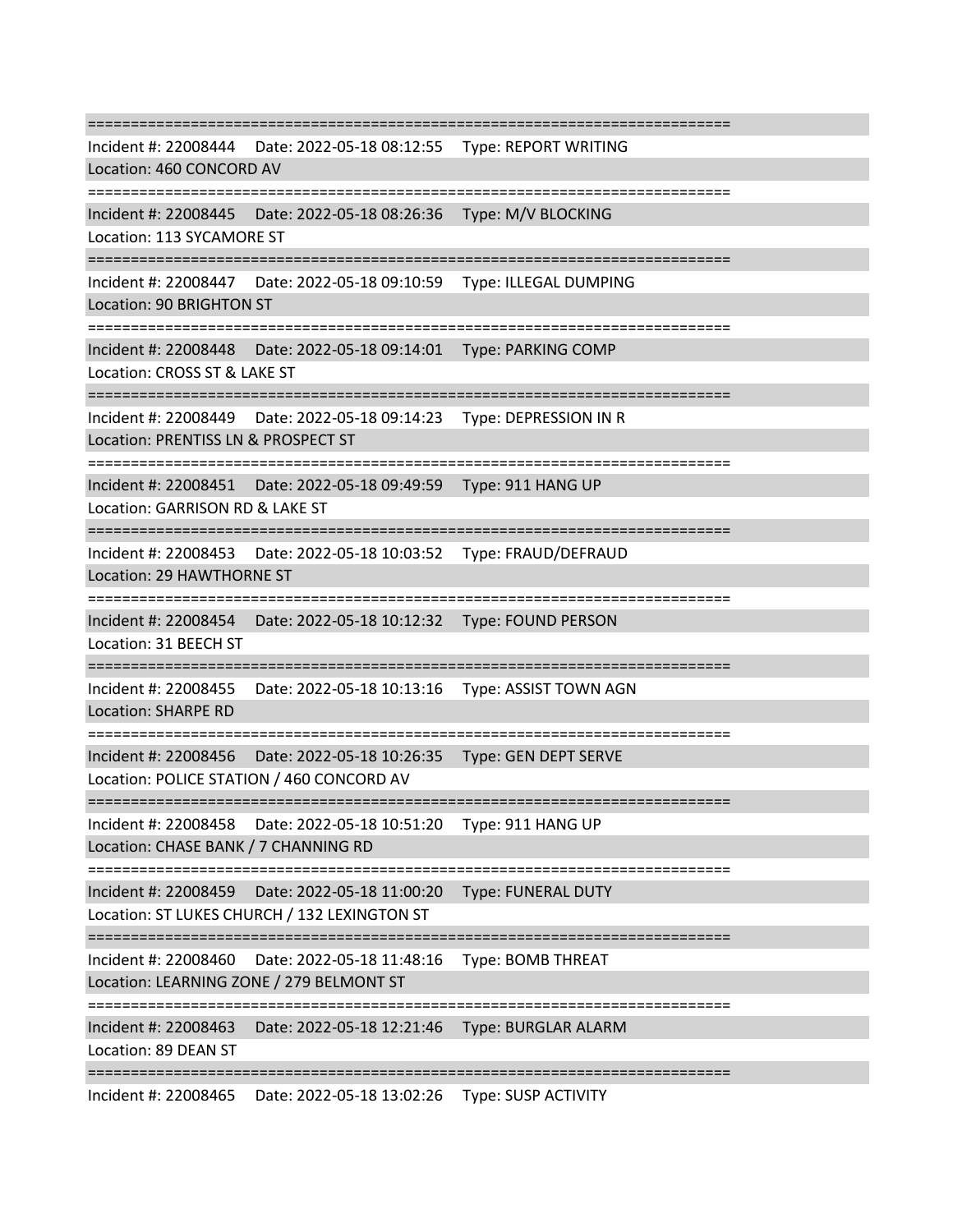Location: CHURCH ST & LEXINGTON ST

=========================================================================== Incident #: 22008466 Date: 2022-05-18 13:18:23 Type: REPORT WRITING Location: 460 CONCORD AV =========================================================================== Incident #: 22008470 Date: 2022-05-18 14:54:53 Type: ASSIST PERSON Location: WELLINGTON SCHOOL BUILDING / 121 ORCHARD ST =========================================================================== Incident #: 22008469 Date: 2022-05-18 14:55:10 Type: RADAR TRAILER Location: 113 WHITE ST =========================================================================== Incident #: 22008472 Date: 2022-05-18 15:25:34 Type: SUSP ACTIVITY Location: 23 RUTLEDGE RD =========================================================================== Incident #: 22008474 Date: 2022-05-18 15:56:31 Type: MV ACCIDENT Location: 30 GODEN ST =========================================================================== Incident #: 22008475 Date: 2022-05-18 16:21:25 Type: FRAUD/DEFRAUD Location: 40 PRINCE ST =========================================================================== Incident #: 22008477 Date: 2022-05-18 16:26:43 Type: OFFICER WANTED Location: GROVE ST PARK BASEBALL FIELD / 150 GROVE ST =========================================================================== Incident #: 22008476 Date: 2022-05-18 16:27:11 Type: TRAF ENFORCEMEN Location: CROSS ST & MIDDLECOT ST ============================== Incident #: 22008478 Date: 2022-05-18 17:06:50 Type: TRAF ENFORCEMEN Location: BELMONT CEMETERY / 121 GROVE ST =========================================================================== Incident #: 22008480 Date: 2022-05-18 18:06:46 Type: REPORT WRITING Location: 460 CONCORD AV =========================================================================== Incident #: 22008481 Date: 2022-05-18 18:09:15 Type: THEFT Location: 24 OXFORD AV FL 1 =========================================================================== Incident #: 22008483 Date: 2022-05-18 18:40:32 Type: THEFT FOLLOW UP Location: CRAFT BEER CELLAR / 87 LEONARD ST =========================================================================== Incident #: 22008484 Date: 2022-05-18 18:50:33 Type: TRAFFIC STOP Location: BELMONT ST & COMMON ST =========================================================================== Incident #: 22008485 Date: 2022-05-18 19:04:19 Type: REPORT WRITING Location: 460 CONCORD AV ===========================================================================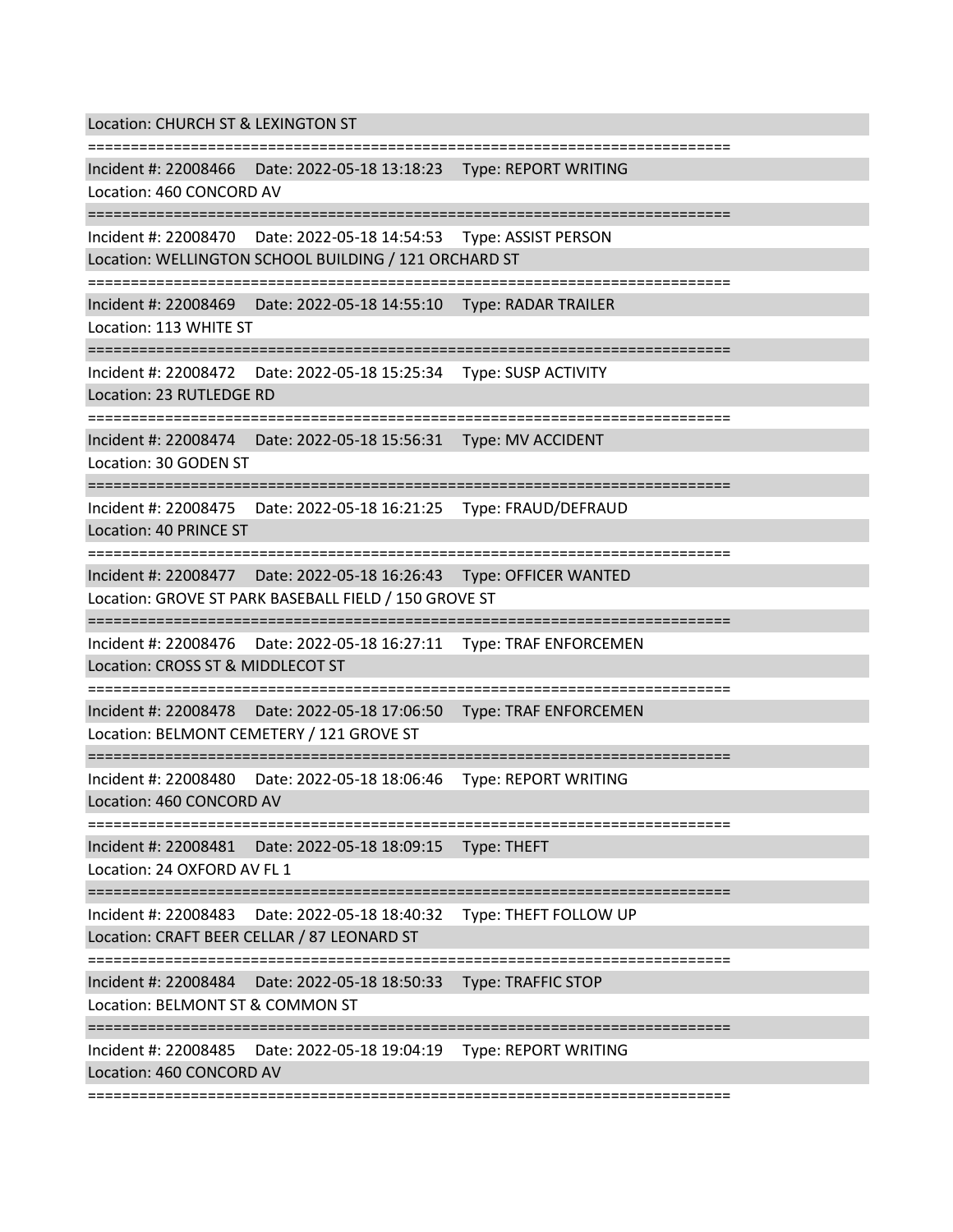Incident #: 22008488 Date: 2022-05-18 19:33:00 Type: OIC ROAD ASSGMN Location: 1 OUT OF TOWN =========================================================================== Incident #: 22008489 Date: 2022-05-18 20:08:45 Type: TRAFFIC STOP Location: BELMONT ST & COMMON ST =========================================================================== Incident #: 22008506 Date: 2022-05-19 01:29:39 Type: PARKING ENFORCE Location: TEMPLE ST =========================================================================== Incident #: 22008508 Date: 2022-05-19 01:31:08 Type: PARKING ENFORCE Location: BOW RD =========================================================================== Incident #: 22008509 Date: 2022-05-19 01:39:28 Type: NOISE COMPLAINT Location: 86 OAKLEY RD =========================================================================== Incident #: 22008510 Date: 2022-05-19 02:00:25 Type: PARKING ENFORCE Location: KING ST =========================================================================== Incident #: 22008511 Date: 2022-05-19 02:26:09 Type: PARKING ENFORCE Location: JONATHAN ST =========================================================================== Incident #: 22008512 Date: 2022-05-19 02:36:26 Type: PARKING ENFORCE Location: WATSON RD =========================================================================== Incident #: 22008513 Date: 2022-05-19 02:37:11 Type: PARKING ENFORCE Location: RICHARDSON RD =========================================================================== Incident #: 22008516 Date: 2022-05-19 07:53:40 Type: TRAF ASSIGNMENT Location: CONCORD AV & COTTAGE ST =========================================================================== Incident #: 22008517 Date: 2022-05-19 07:57:10 Type: TRAF ASSIGNMENT Location: COMMON ST & SCHOOL ST =========================================================================== Incident #: 22008519 Date: 2022-05-19 07:58:41 Type: BICYCLE ACC Location: COMMON ST & WAVERLEY ST =========================================================================== Incident #: 22008520 Date: 2022-05-19 08:09:22 Type: TRAFFIC STOP Location: GODEN ST & SCHOOL ST =========================================================================== Incident #: 22008522 Date: 2022-05-19 08:25:56 Type: DISTURBANCE Location: 31 BEECH ST =========================================================================== Incident #: 22008523 Date: 2022-05-19 08:46:11 Type: ON DUTY TRAING Location: 460 CONCORD AV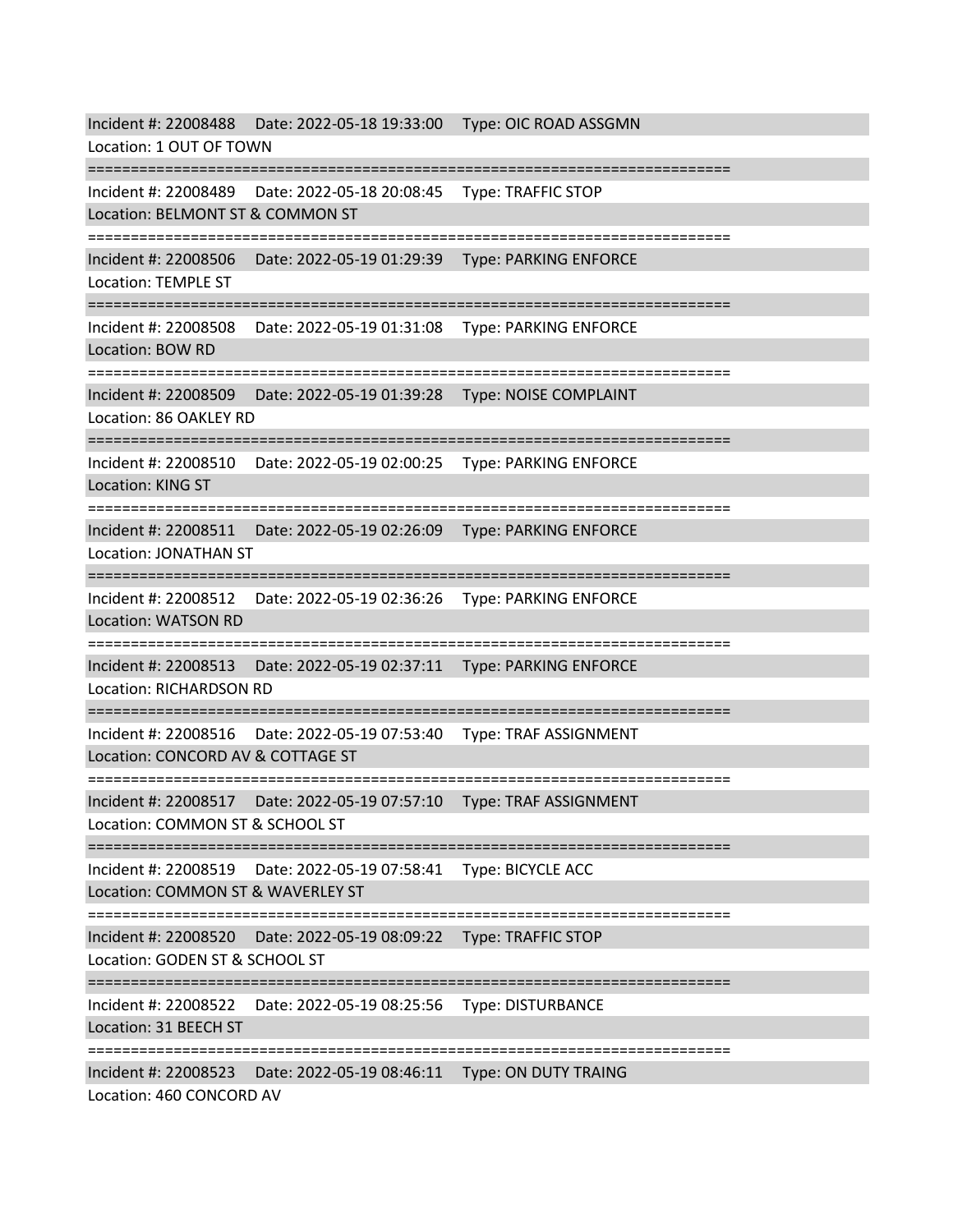=========================================================================== Incident #: 22008524 Date: 2022-05-19 08:49:15 Type: TRAF COMPLAINTS Location: CROSS ST & LAKE ST =========================================================================== Incident #: 22008526 Date: 2022-05-19 09:23:49 Type: REPORT WRITING Location: 460 CONCORD AV =========================================================================== Incident #: 22008527 Date: 2022-05-19 09:27:02 Type: GEN DEPT SERVE Location: 460 CONCORD AV =========================================================================== Incident #: 22008528 Date: 2022-05-19 10:00:48 Type: TRAF ASSIGNMENT Location: CLIFTON ST =========================================================================== Incident #: 22008529 Date: 2022-05-19 10:06:35 Type: TRAF ENFORCEMEN Location: CONCORD AV & COTTAGE ST =========================================================================== Incident #: 22008530 Date: 2022-05-19 10:13:47 Type: M/V BLOCKING Location: BELMONT CENTER AREA / 56 LEONARD ST =========================================================================== Incident #: 22008532 Date: 2022-05-19 10:46:23 Type: NOISE COMPLAINT Location: ORCHARD ST =========================================================================== Incident #: 22008533 Date: 2022-05-19 11:03:29 Type: ACCIDENTAL 911 Location: 48 VILLAGE HILL RD =========================================================================== Incident #: 22008535 Date: 2022-05-19 11:22:04 Type: FOUND PROPERTY Location: BRIGHTON ST & HITTINGER ST =========================================================================== Incident #: 22008536 Date: 2022-05-19 11:29:13 Type: FUNERAL DUTY Location: BELMONT ST & GROVE ST =========================================================================== Incident #: 22008537 Date: 2022-05-19 12:35:00 Type: FRAUD/DEFRAUD Location: 217 SLADE ST =========================================================================== Incident #: 22008538 Date: 2022-05-19 12:41:34 Type: TRAF ENFORCEMEN Location: COMMON ST & TRAPELO RD =========================================================================== Incident #: 22008539 Date: 2022-05-19 12:49:49 Type: TRAFFIC STOP Location: COMMON ST & PAYSON RD =========================================================================== Incident #: 22008540 Date: 2022-05-19 12:51:56 Type: MV ACCIDENT Location: COMMON ST & PALFREY RD ===========================================================================

Incident #: 22008542 Date: 2022-05-19 13:06:52 Type: SUSP M/V IN ARE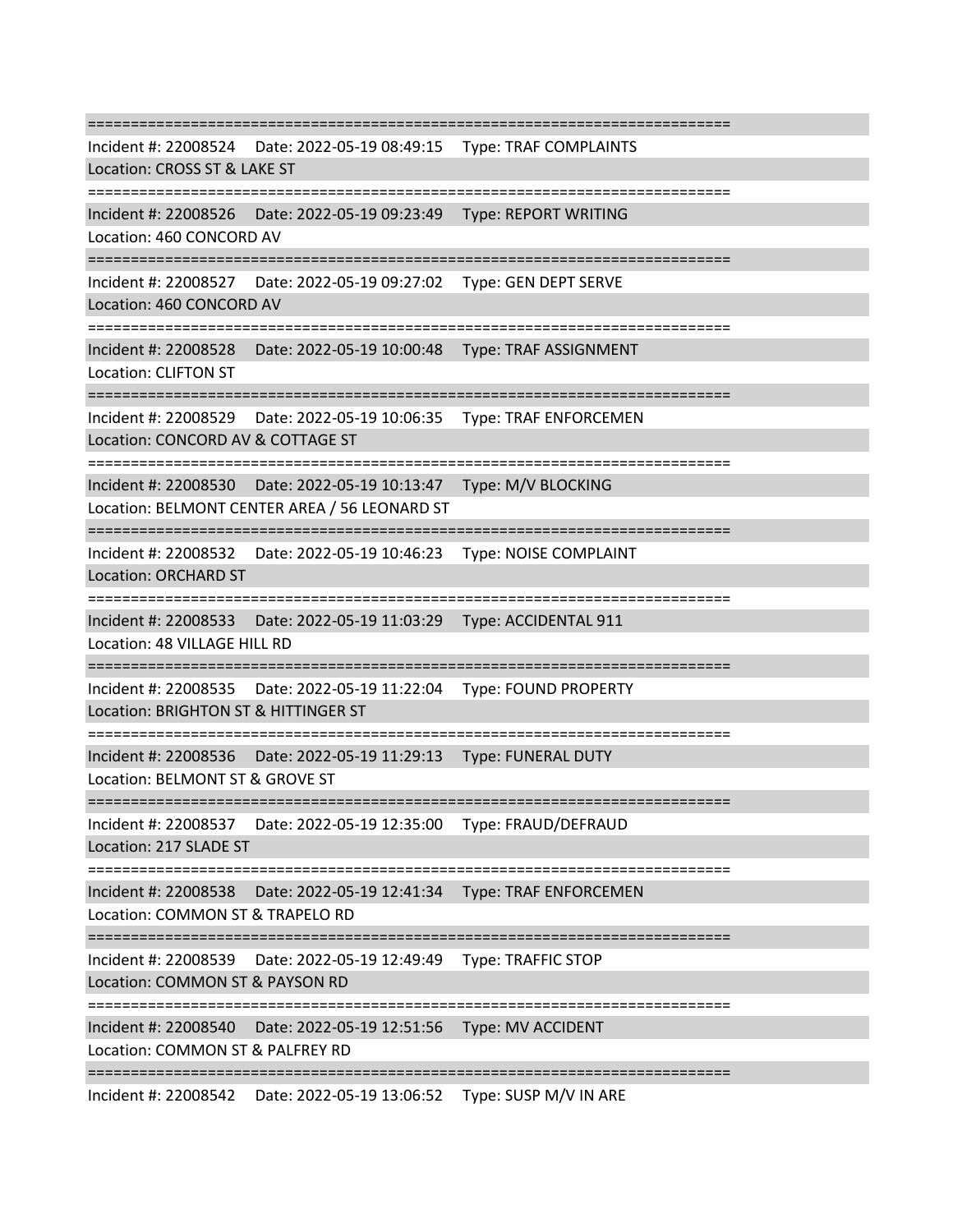Location: ORANGETHEORY FITNESS / 280 TRAPELO RD

===========================================================================

Incident #: 22008544 Date: 2022-05-19 13:26:36 Type: ASSIST TOWN AGN

Location: 169 WHITE ST

===========================================================================

Incident #: 22008545 Date: 2022-05-19 13:28:59 Type: REPORT WRITING

Location: 460 CONCORD AV

===========================================================================

Incident #: 22008548 Date: 2022-05-19 14:07:49 Type: ASSIST TOWN AGN

Location: LENNYS SERVICE CENTER / 768 PLEASANT ST

===========================================================================

Incident #: 22008549 Date: 2022-05-19 14:26:07 Type: ACC FOLLOW UP

Location: 1 CITY OF CAMBRIDGE

===========================================================================

Incident #: 22008551 Date: 2022-05-19 15:15:44 Type: TRAF ENFORCEMEN

Location: CONCORD AV & LEONARD ST

===========================================================================

Incident #: 22008552 Date: 2022-05-19 15:31:12 Type: MISC FOLLOW UP

Location: BRIGHTON ST & LARCH CI

===========================================================================

Incident #: 22008553 Date: 2022-05-19 15:47:13 Type: MV OPER COMP

Location: 33 UNDERWOOD ST

===========================================================================

Incident #: 22008554 Date: 2022-05-19 16:21:19 Type: REPORT WRITING

Location: 460 CONCORD AV

======================================

Incident #: 22008555 Date: 2022-05-19 16:21:33 Type: TRAF ENFORCEMEN

Location: CONCORD AV & UNDERWOOD ST

===========================================================================

Incident #: 22008556 Date: 2022-05-19 16:38:11 Type: NEIGHBOR DISPUT

Location: 13 WEBER RD

===========================================================================

Incident #: 22008557 Date: 2022-05-19 17:15:49 Type: REPORT WRITING

Location: 460 CONCORD AV

===========================================================================

Incident #: 22008558 Date: 2022-05-19 17:16:58 Type: TRAF ENFORCEMEN

Location: FLETT RD & TRAPELO RD

===========================================================================

Incident #: 22008559 Date: 2022-05-19 17:18:45 Type: WATER SVCE CALL

Location: 31 WEBER RD

===========================================================================

Incident #: 22008560 Date: 2022-05-19 17:23:37 Type: TRAFFIC STOP

Location: BELMONT ST & NEWTON ST

===========================================================================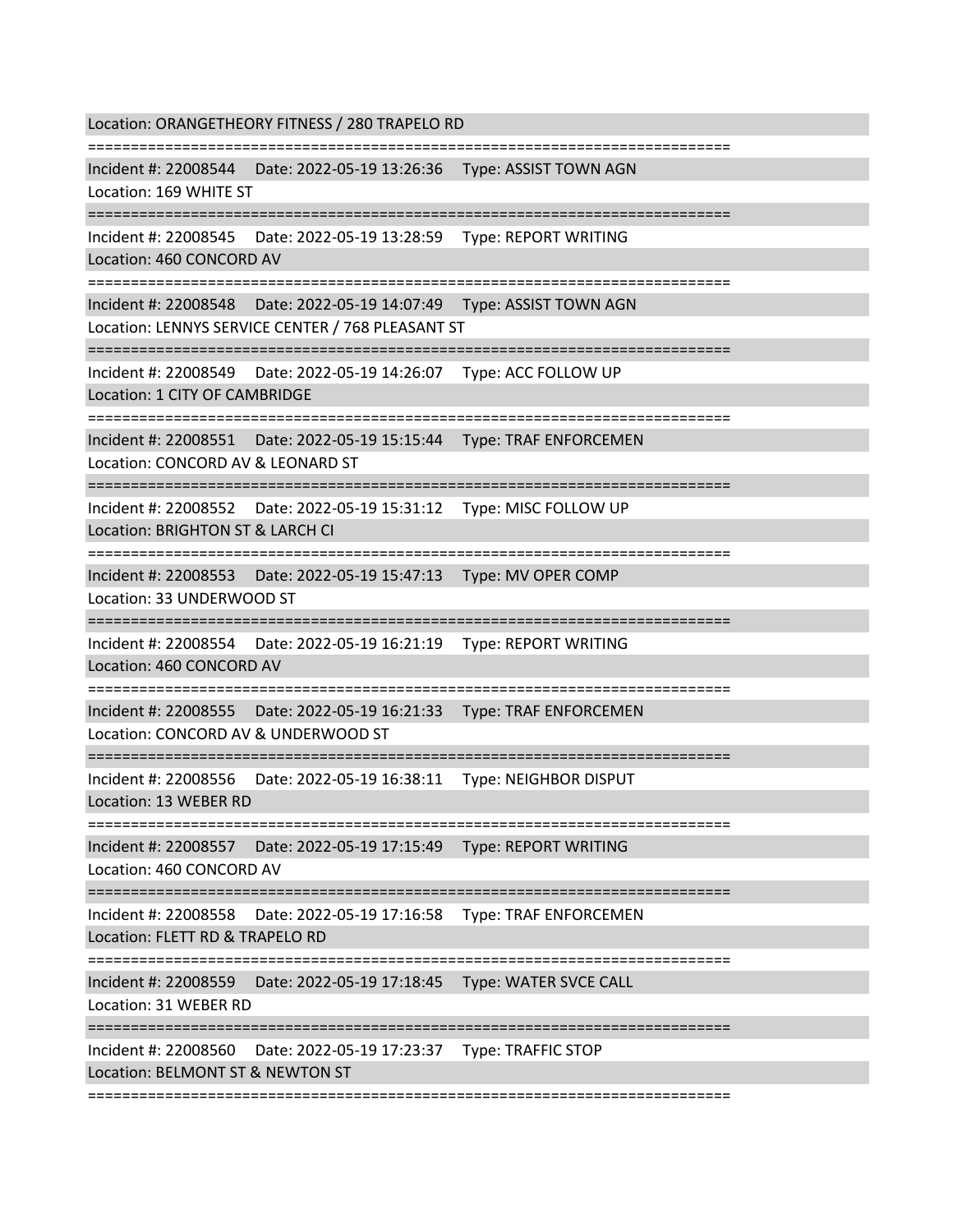Incident #: 22008561 Date: 2022-05-19 17:26:37 Type: TRAFFIC STOP Location: HULL ST & TRAPELO RD =========================================================================== Incident #: 22008562 Date: 2022-05-19 17:56:05 Type: CHECK WELL-BEIN Location: 485 COMMON ST #411 =========================================================================== Incident #: 22008564 Date: 2022-05-19 18:16:26 Type: ASSIST PERSON Location: CHURCH ST =========================================================================== Incident #: 22008571 Date: 2022-05-19 20:26:24 Type: BURGLAR ALARM Location: 277 TRAPELO RD =========================================================================== Incident #: 22008572 Date: 2022-05-19 20:36:53 Type: SUSP PERS IN AR Location: VAN NESS RD =========================================================================== Incident #: 22008574 Date: 2022-05-20 00:19:22 Type: ON DUTY TRAING Location: POLICE STATION / 460 CONCORD AV ================= Incident #: 22008580 Date: 2022-05-20 01:35:53 Type: CHECK WELL-BEIN Location: 375 ACORN PARK DR #5310 =========================================================================== Incident #: 22008582 Date: 2022-05-20 02:14:00 Type: PARKING ENFORCE Location: RICHARDSON RD =========================================================================== Incident #: 22008583 Date: 2022-05-20 02:25:58 Type: PARKING ENFORCE Location: JONATHAN ST =========================================================================== Incident #: 22008584 Date: 2022-05-20 02:26:41 Type: PARKING ENFORCE Location: KING ST =========================================================================== Incident #: 22008585 Date: 2022-05-20 02:26:46 Type: PARKING ENFORCE Location: BOW RD =========================================================================== Incident #: 22008586 Date: 2022-05-20 02:27:14 Type: PARKING ENFORCE Location: TEMPLE ST =========================================================================== Incident #: 22008587 Date: 2022-05-20 02:30:01 Type: PARKING ENFORCE Location: SHERMAN ST =========================================================================== Incident #: 22008590 Date: 2022-05-20 06:33:03 Type: TRAF ENFORCEMEN Location: ORCHARD ST & SCHOOL ST =========================================================================== Incident #: 22008591 Date: 2022-05-20 07:08:23 Type: TRAF ENFORCEMEN Location: CONCORD AV & LEONARD ST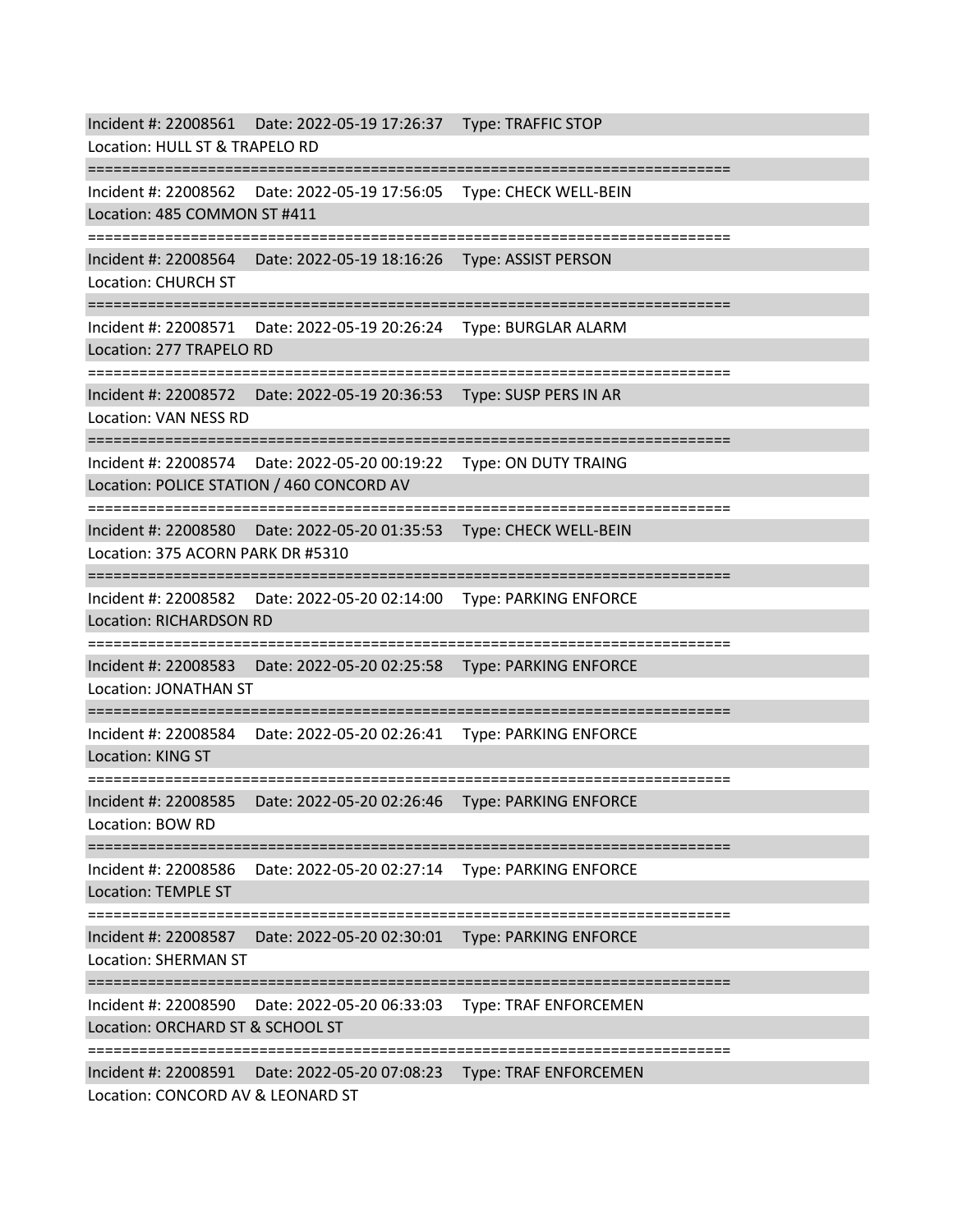=========================================================================== Incident #: 22008592 Date: 2022-05-20 07:12:59 Type: 911 PD INVEST Location: 1 TOWN OF LEXINGTON =========================================================================== Incident #: 22008595 Date: 2022-05-20 08:02:37 Type: PARKING COMP Location: 24 OAK ST =========================================================================== Incident #: 22008596 Date: 2022-05-20 08:25:23 Type: TRAF ENFORCEMEN Location: SHARPE RD & WASHINGTON ST =========================================================================== Incident #: 22008597 Date: 2022-05-20 08:29:20 Type: TRAF ENFORCEMEN Location: ROYAL RD =========================================================================== Incident #: 22008598 Date: 2022-05-20 08:42:18 Type: TRAF ENFORCEMEN Location: BROAD ST & CROSS ST =========================================================================== Incident #: 22008599 Date: 2022-05-20 08:59:08 Type: GEN DEPT SERVE Location: 460 CONCORD AV =========================================================================== Incident #: 22008600 Date: 2022-05-20 09:09:04 Type: ACCIDENTAL 911 Location: 28 RIDGE RD ============================= Incident #: 22008601 Date: 2022-05-20 09:41:06 Type: MISSING PERSON Location: BUTLER SCHOOL BASKETBALL COURT / 90 WHITE ST =========================================================================== Incident #: 22008602 Date: 2022-05-20 10:49:57 Type: SUSP M/V IN ARE Location: 35 MADISON ST =========================================================================== Incident #: 22008603 Date: 2022-05-20 11:49:10 Type: SOLICITOR COMPL Location: MADISON ST =========================================================================== Incident #: 22008605 Date: 2022-05-20 12:14:25 Type: ACCIDENTAL 911 Location: 15 CARLETON RD =========================================================================== Incident #: 22008609 Date: 2022-05-20 12:34:48 Type: M/V BLOCKING Location: 628 TRAPELO RD =========================================================================== Incident #: 22008611 Date: 2022-05-20 12:59:39 Type: VANDALISM TO MV Location: 329 CROSS ST =========================================================================== Incident #: 22008612 Date: 2022-05-20 13:12:27 Type: ANIMAL COMPLAIN Location: 385 CONCORD AV =========================================================================== Incident #: 22008613 Date: 2022-05-20 13:41:54 Type: FRAUD/DEFRAUD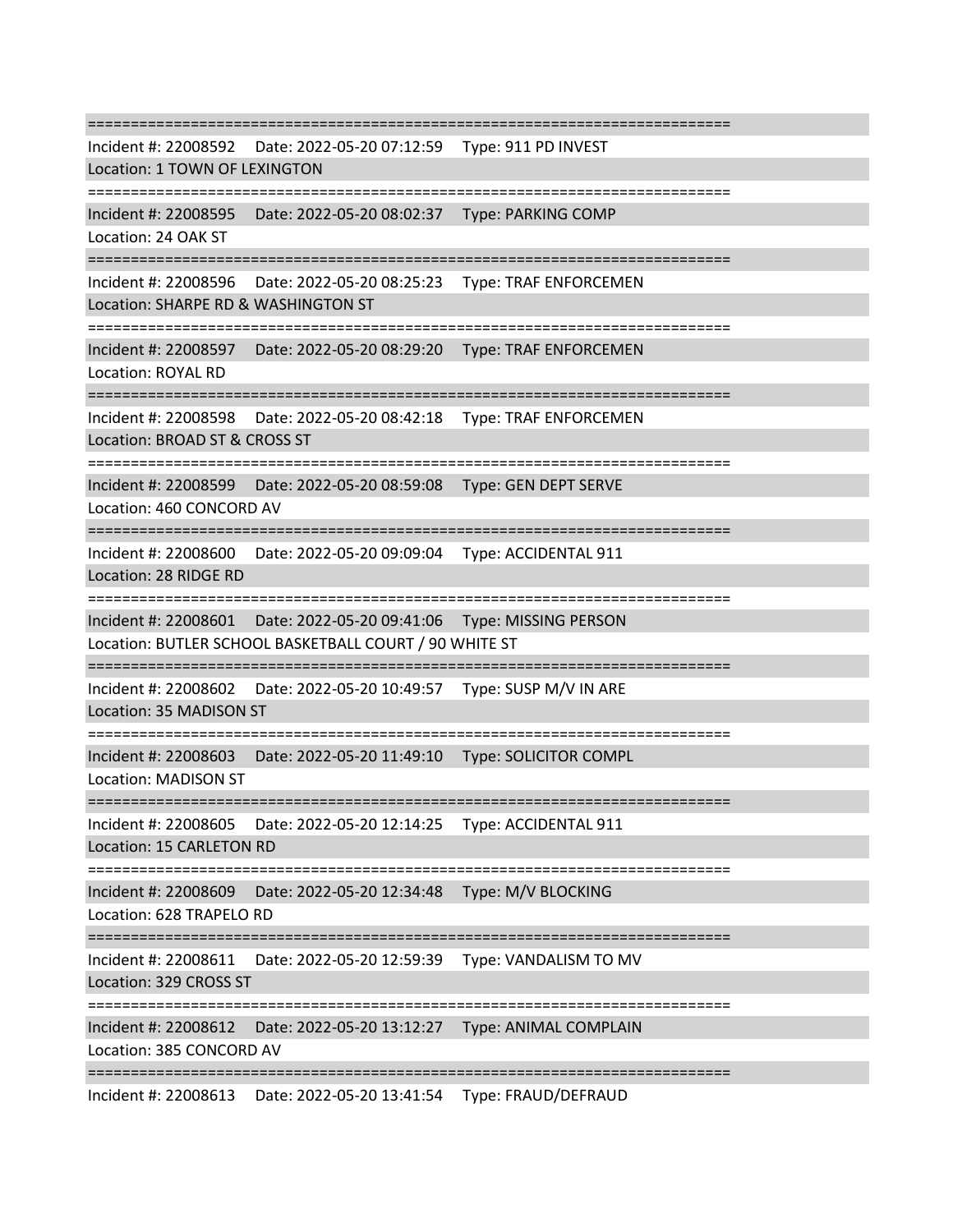Location: 44 OAK AV

=========================================================================== Incident #: 22008614 Date: 2022-05-20 13:54:39 Type: REPORT WRITING Location: 460 CONCORD AV =========================================================================== Incident #: 22008616 Date: 2022-05-20 14:19:06 Type: VANDALISM TO PR Location: 128 WATSON RD =========================================================================== Incident #: 22008617 Date: 2022-05-20 14:25:04 Type: TRAF ENFORCEMEN Location: CHANNING RD & CONCORD AV =========================================================================== Incident #: 22008618 Date: 2022-05-20 14:34:37 Type: FRAUD/DEFRAUD Location: 10 YORK RD =========================================================================== Incident #: 22008620 Date: 2022-05-20 15:33:30 Type: THEFT Location: 42 WARWICK RD =========================================================================== Incident #: 22008622 Date: 2022-05-20 15:58:21 Type: NOTIFICATION Location: ASTGIKS TAILORING & ALTERATION / 199 BELMONT ST =========================================================================== Incident #: 22008623 Date: 2022-05-20 16:37:50 Type: PARKING COMP Location: NEWTON ST =========================================================================== Incident #: 22008624 Date: 2022-05-20 16:55:27 Type: TRAFFIC STOP Location: TRAPELO RD & WILLISTON RD =========================================================================== Incident #: 22008625 Date: 2022-05-20 17:11:58 Type: DDACTS ASSIGNM Location: CHURCH ST & TRAPELO RD =========================================================================== Incident #: 22008626 Date: 2022-05-20 17:40:46 Type: TRAFFIC STOP Location: CHANNING RD & CONCORD AV =========================================================================== Incident #: 22008627 Date: 2022-05-20 18:09:49 Type: MV ACCIDENT Location: 8 PAYSON RD =========================================================================== Incident #: 22008630 Date: 2022-05-20 19:02:37 Type: BURGLAR ALARM Location: PREMISE - 142 MARSH ST / 142 MARSH ST =========================================================================== Incident #: 22008631 Date: 2022-05-20 19:53:39 Type: REPORT WRITING Location: POLICE STATION / 460 CONCORD AV =========================================================================== Incident #: 22008635 Date: 2022-05-20 21:42:10 Type: GEN INFO BRDCST Location: 1 TOWN OF ARLINGTON ===========================================================================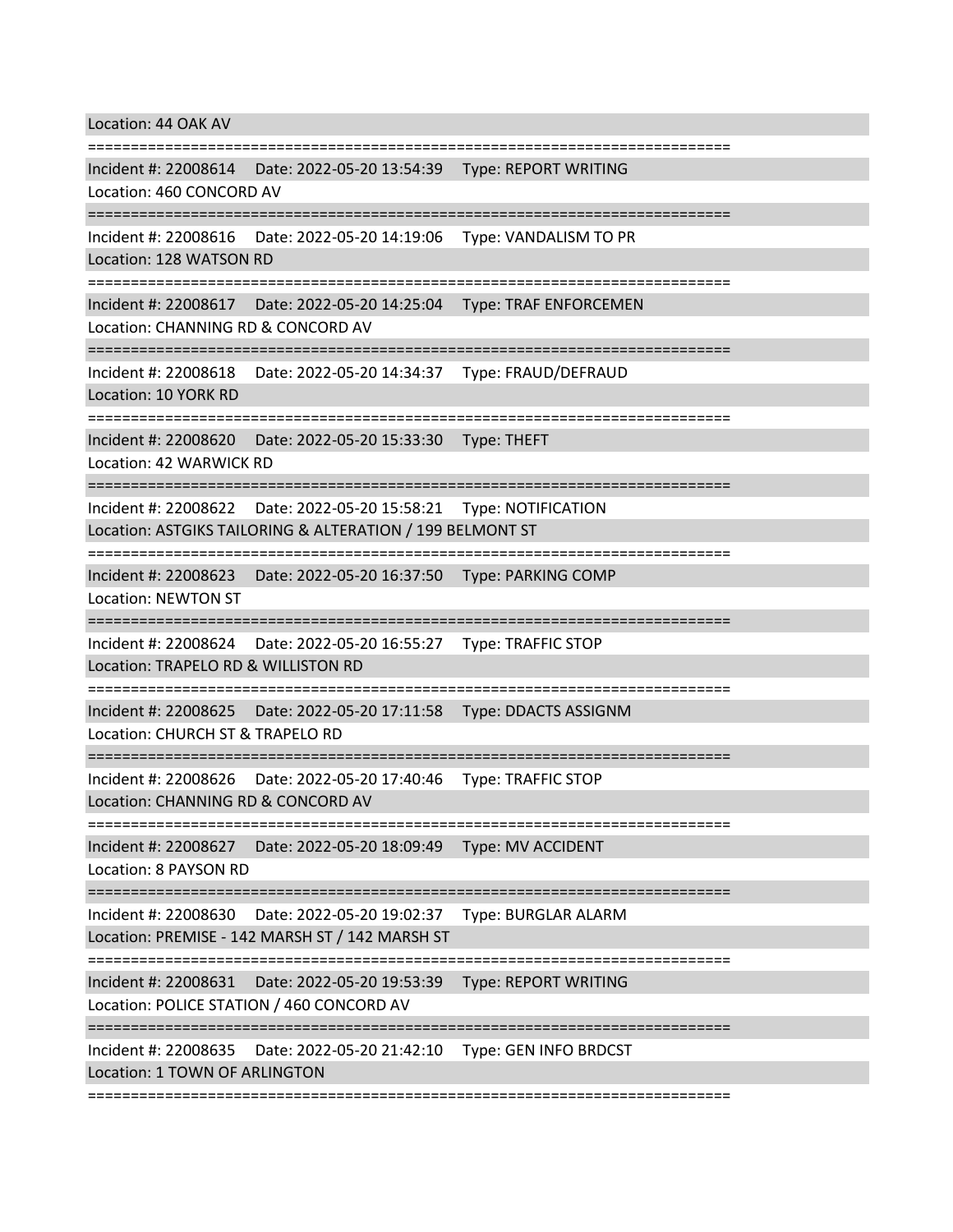Incident #: 22008636 Date: 2022-05-20 21:53:50 Type: SUSP ACTIVITY Location: DUNKIN DONUTS / 353 TRAPELO RD =========================================================================== Incident #: 22008640 Date: 2022-05-20 22:59:29 Type: YOUTH COMPLAINT Location: WELLINGTON SCHOOL BSKTBALL CT / 121 ORCHARD ST =========================================================================== Incident #: 22008650 Date: 2022-05-21 01:26:21 Type: PARKING ENFORCE Location: JONATHAN ST =========================================================================== Incident #: 22008651 Date: 2022-05-21 01:26:25 Type: PARKING ENFORCE Location: KING ST =========================================================================== Incident #: 22008653 Date: 2022-05-21 01:55:06 Type: PARKING ENFORCE Location: SHERMAN ST =========================================================================== Incident #: 22008655 Date: 2022-05-21 02:34:01 Type: PARKING ENFORCE Location: BARTLETT AV =========================================================================== Incident #: 22008656 Date: 2022-05-21 06:06:38 Type: TRAFFIC STOP Location: IRVING ST & WAVERLEY ST =========================================================================== Incident #: 22008659 Date: 2022-05-21 08:43:30 Type: TRAF COMPLAINTS Location: HOMER BUILDING / 19 MOORE ST =========================================================================== Incident #: 22008660 Date: 2022-05-21 09:09:02 Type: GEN DEPT SERVE Location: POLICE STATION / 460 CONCORD AV =========================================================================== Incident #: 22008661 Date: 2022-05-21 09:14:22 Type: FIREARMS LICENS Location: POLICE STATION / 460 CONCORD AV =========================================================================== Incident #: 22008662 Date: 2022-05-21 09:55:17 Type: ASSIST PERSON Location: 122 LEONARD ST =========================================================================== Incident #: 22008664 Date: 2022-05-21 10:04:54 Type: WEAPON TURN-IN Location: 83 ELM ST =========================================================================== Incident #: 22008665 Date: 2022-05-21 10:41:18 Type: OIC ROAD ASSGMN Location: POLICE STATION / 460 CONCORD AV =========================================================================== Incident #: 22008667 Date: 2022-05-21 11:52:00 Type: 911 PD INVEST Location: BEECH ST CENTER / 266 BEECH ST =========================================================================== Incident #: 22008669 Date: 2022-05-21 12:11:37 Type: DEAD ANIMAL Location: 71 GILBERT RD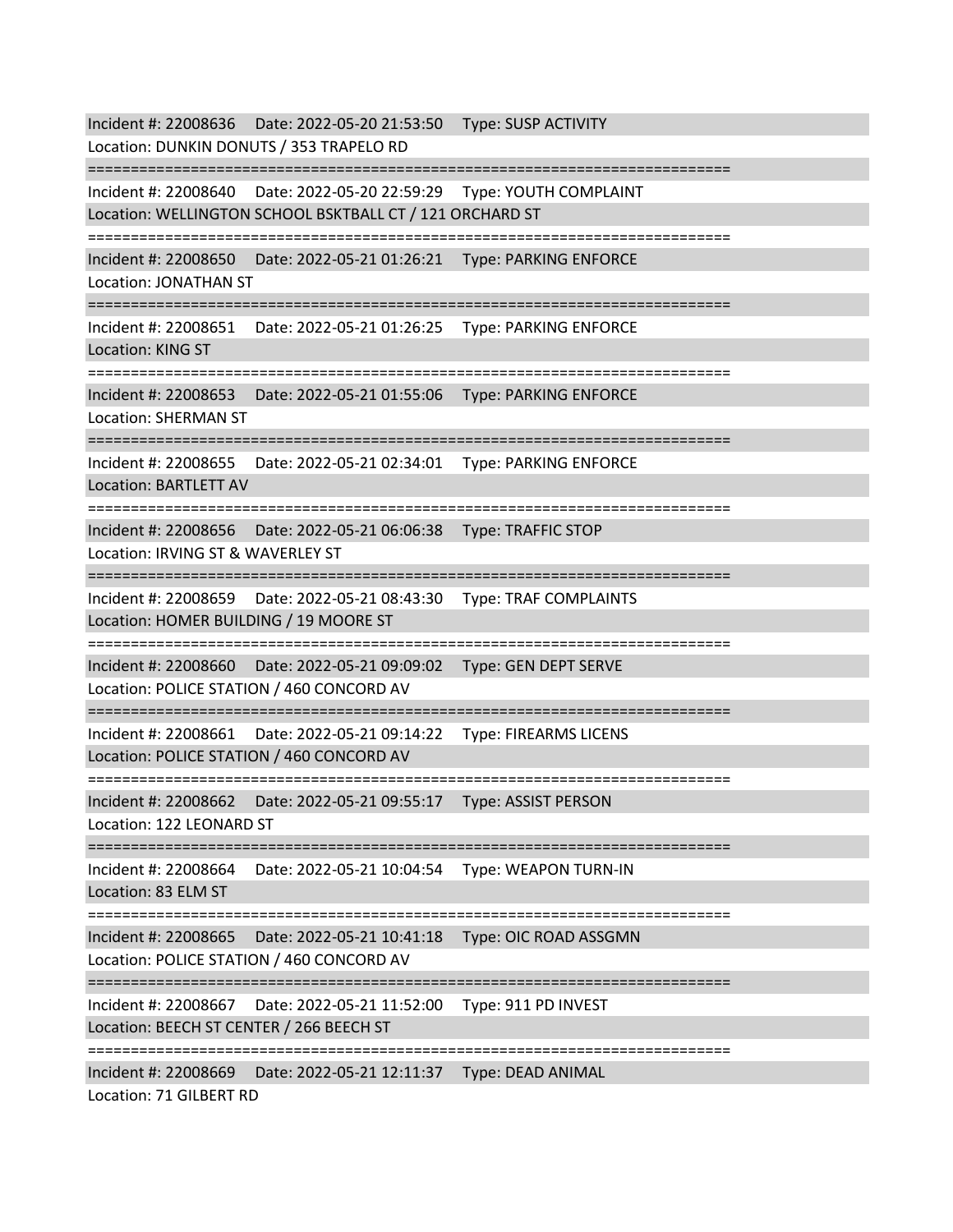=========================================================================== Incident #: 22008671 Date: 2022-05-21 12:38:12 Type: OUT OF TOWN INC Location: 1 OUT OF TOWN =========================================================================== Incident #: 22008672 Date: 2022-05-21 12:55:25 Type: ASSIST PERSON Location: 119 LEONARD ST =========================================================================== Incident #: 22008673 Date: 2022-05-21 12:55:32 Type: PARKING COMP Location: CHESTNUT ST & MAPLE ST =========================================================================== Incident #: 22008675 Date: 2022-05-21 13:03:31 Type: MV OPER COMP Location: BELMONT ST =========================================================================== Incident #: 22008677 Date: 2022-05-21 14:06:58 Type: FOUND PROPERTY Location: LEONARD ST =========================================================================== Incident #: 22008678 Date: 2022-05-21 14:09:54 Type: NOTIFICATION Location: 46 CUSHING AV =========================================================================== Incident #: 22008679 Date: 2022-05-21 14:34:20 Type: LOST PROPERTY Location: 95 WASHINGTON ST =========================================================================== Incident #: 22008680 Date: 2022-05-21 14:59:59 Type: RETURNED PROP Location: 460 CONCORD AV =========================================================================== Incident #: 22008681 Date: 2022-05-21 15:02:19 Type: FOUND ANIMAL Location: FAIRVIEW AV =========================================================================== Incident #: 22008685 Date: 2022-05-21 16:13:09 Type: LOST PROPERTY Location: BELMONT CENTER AREA / 56 LEONARD ST =========================================================================== Incident #: 22008686 Date: 2022-05-21 17:36:52 Type: GEN DEPT SERVE Location: POLICE STATION / 460 CONCORD AV =========================================================================== Incident #: 22008687 Date: 2022-05-21 17:37:02 Type: LOST PROPERTY Location: MICHAELS PIZZA / 191 BELMONT ST =========================================================================== Incident #: 22008688 Date: 2022-05-21 18:41:46 Type: TRAFFIC HAZARD Location: ALEXANDER AV & LEONARD ST =========================================================================== Incident #: 22008690 Date: 2022-05-21 19:18:04 Type: ANIMAL COMPLAIN Location: CHENERY MIDDLE SCHOOL / 95 WASHINGTON ST ===========================================================================

Incident #: 22008693 Date: 2022-05-21 20:03:20 Type: CONFUSED PERSON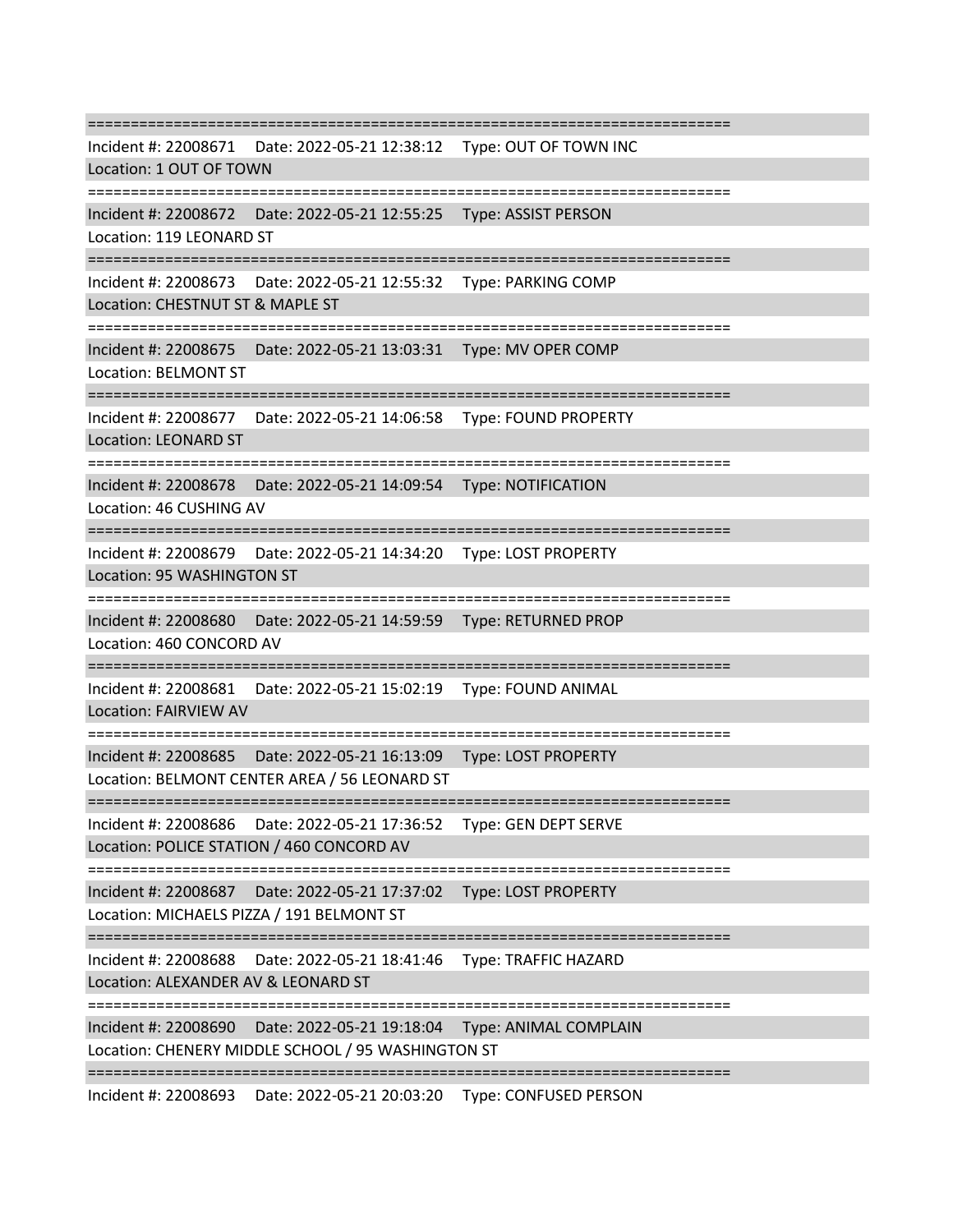Location: ELIZABETH RD & JACOB RD =========================================================================== Incident #: 22008695 Date: 2022-05-21 21:02:43 Type: DISABLED M/V Location: CITYSIDE SUBARU / 790 PLEASANT ST =========================================================================== Incident #: 22008701 Date: 2022-05-21 21:36:59 Type: SUSP ACTIVITY Location: PREMISE - 30 SHADY BROOK LN / 30 SHADY BROOK LN =========================================================================== Incident #: 22008702 Date: 2022-05-21 22:11:19 Type: UNKNOWN ALARM Location: HULL ST & TRAPELO RD =========================================================================== Incident #: 22008703 Date: 2022-05-21 22:12:52 Type: SUSP PERS IN AR Location: 63 MORAINE ST #13 =========================================================================== Incident #: 22008704 Date: 2022-05-21 22:13:04 Type: MV OPER COMP Location: CLAFLIN ST =========================================================================== Incident #: 22008705 Date: 2022-05-21 22:22:37 Type: TRAFFIC STOP Location: 46 COMMON ST =========================================================================== Incident #: 22008708 Date: 2022-05-21 23:04:30 Type: SUSP ACTIVITY Location: COMMON ST =========================================================================== Incident #: 22008709 Date: 2022-05-21 23:09:46 Type: BURGLAR ALARM Location: 229 WHITE ST #1 =========================================================================== Incident #: 22008712 Date: 2022-05-22 00:26:51 Type: LOUD PARTY Location: 561 PLEASANT ST =========================================================================== Incident #: 22008713 Date: 2022-05-22 00:35:11 Type: BURGLAR ALARM Location: CVS / 264 TRAPELO RD =========================================================================== Incident #: 22008718 Date: 2022-05-22 02:02:49 Type: PARKING ENFORCE Location: BOW RD =========================================================================== Incident #: 22008719 Date: 2022-05-22 02:03:34 Type: PARKING ENFORCE Location: TEMPLE ST =========================================================================== Incident #: 22008720 Date: 2022-05-22 02:10:25 Type: PARKING ENFORCE Location: JONATHAN ST =========================================================================== Incident #: 22008721 Date: 2022-05-22 02:10:51 Type: PARKING ENFORCE Location: KING ST ===========================================================================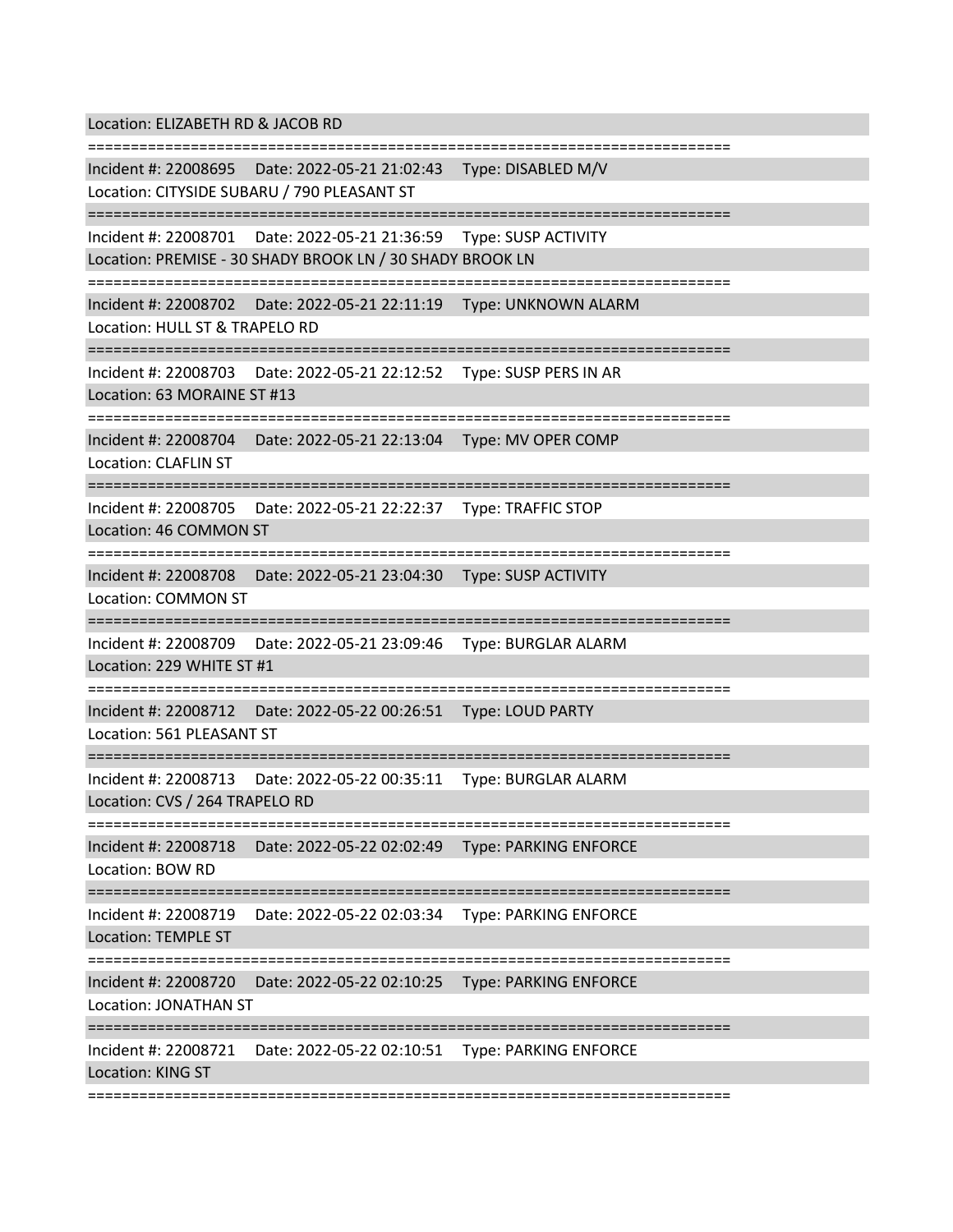Incident #: 22008722 Date: 2022-05-22 02:11:08 Type: PARKING ENFORCE Location: BARTLETT AV =========================================================================== Incident #: 22008723 Date: 2022-05-22 03:03:46 Type: PARKING ENFORCE Location: SHERMAN ST =========================================================================== Incident #: 22008724 Date: 2022-05-22 05:28:45 Type: BURGLAR ALARM Location: 480 CONCORD AV =========================================================================== Incident #: 22008725 Date: 2022-05-22 07:33:21 Type: BURGLAR ALARM Location: 7 HICKORY LN =========================================================================== Incident #: 22008726 Date: 2022-05-22 07:40:53 Type: CONFUSED PERSON Location: 339 TRAPELO RD =========================================================================== Incident #: 22008728 Date: 2022-05-22 08:22:00 Type: ASSIST TOWN AGN Location: BELMONT CEMETERY / 121 GROVE ST =========================================================================== Incident #: 22008732 Date: 2022-05-22 09:42:34 Type: OIC ROAD ASSGMN Location: POLICE STATION / 460 CONCORD AV =========================================================================== Incident #: 22008734 Date: 2022-05-22 10:51:26 Type: FRAUD/DEFRAUD Location: 185 TRAPELO RD =========================================================================== Incident #: 22008735 Date: 2022-05-22 11:06:11 Type: REPORT WRITING Location: POLICE STATION / 460 CONCORD AV =========================================================================== Incident #: 22008739 Date: 2022-05-22 13:27:57 Type: SUSP ACTIVITY Location: ROCK MEADOW PARKING LOT / 260 MILL ST =========================================================================== Incident #: 22008741 Date: 2022-05-22 13:38:42 Type: DISABLED M/V Location: DUCK POND PARKING AREA / 66 MILL ST =========================================================================== Incident #: 22008742 Date: 2022-05-22 13:57:51 Type: B&E FOLLOW UP Location: 460 CONCORD AV =========================================================================== Incident #: 22008744 Date: 2022-05-22 14:02:56 Type: MV ACCIDENT Location: PLEASANT ST & TRAPELO RD =========================================================================== Incident #: 22008745 Date: 2022-05-22 14:06:05 Type: REPORT WRITING Location: 460 CONCORD AV =========================================================================== Incident #: 22008746 Date: 2022-05-22 14:22:49 Type: REPORT WRITING Location: POLICE STATION / 460 CONCORD AV